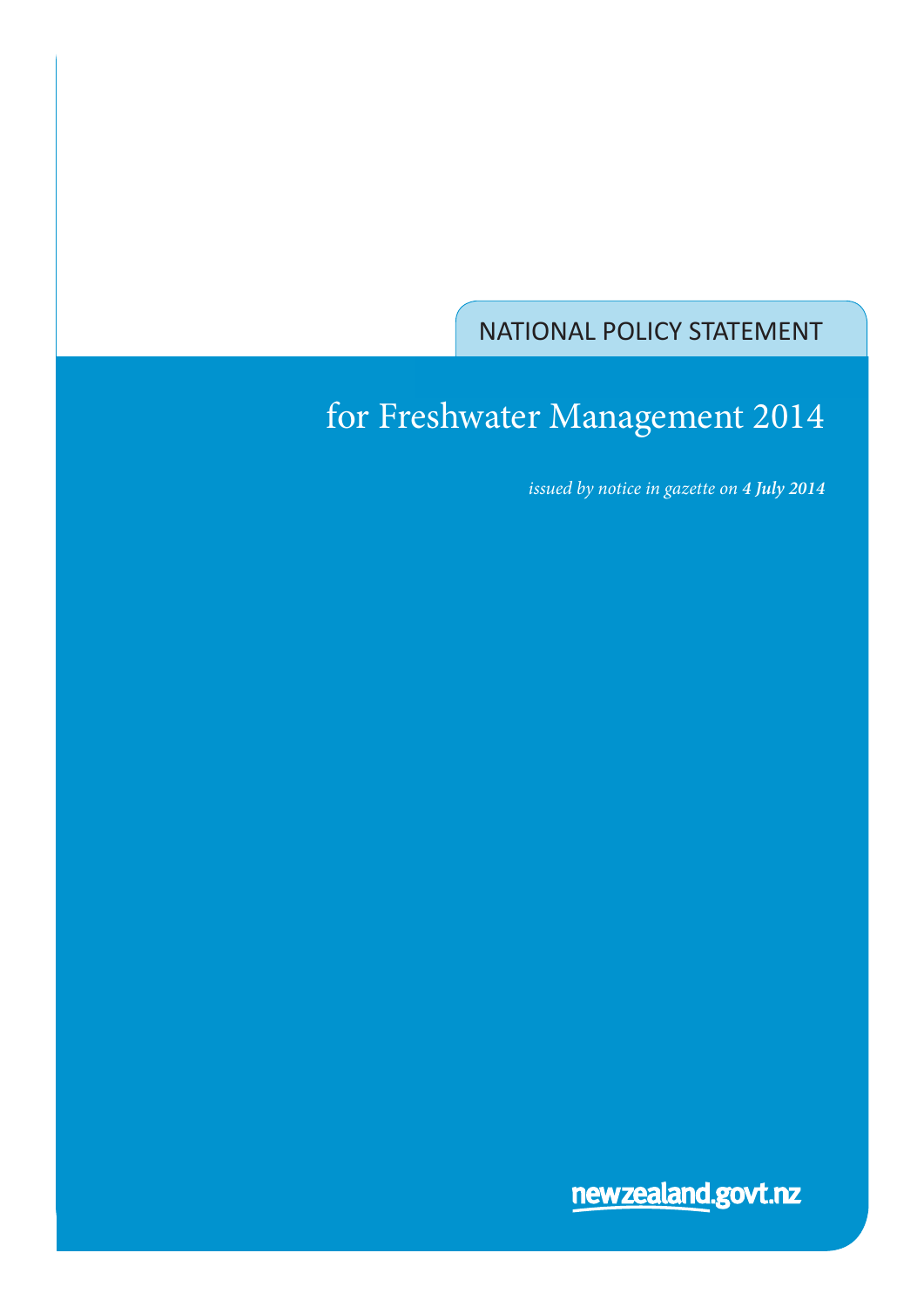# Contents

| Preamble                                                                                                     | 3      |
|--------------------------------------------------------------------------------------------------------------|--------|
| Review                                                                                                       | 5      |
| National significance of fresh water and Te Mana o te Wai                                                    | 6      |
| Title<br>Commencement                                                                                        | 7<br>7 |
| Interpretation                                                                                               | 7      |
| A. Water quality<br>Objective A1                                                                             | 9<br>9 |
| Objective A2                                                                                                 | 9      |
| B. Water quantity                                                                                            | 11     |
| Objective B1                                                                                                 | 11     |
| Objective B2                                                                                                 | 11     |
| Objective B3                                                                                                 | 11     |
| Objective B4                                                                                                 | 11     |
| Integrated management<br>C.                                                                                  | 13     |
| Objective C1                                                                                                 | 13     |
| CA. National Objectives Framework                                                                            | 14     |
| Objective CA1                                                                                                | 14     |
| CB. Monitoring Plans                                                                                         | 16     |
| Objective CB1                                                                                                | 16     |
| CC. Accounting for freshwater takes and contaminants                                                         | 17     |
| Objective CC1                                                                                                | 17     |
| D. Tängata whenua roles and interests                                                                        | 18     |
| Objective D1                                                                                                 | 18     |
| E. Progressive implementation programme                                                                      | 19     |
| Appendix 1: National values and uses for fresh water                                                         | 20     |
| Appendix 2: Attribute tables                                                                                 | 24     |
| Appendix 3: Existing infrastructure for the purposes of Policy CA3(b)                                        | 33     |
| Appendix 4: Freshwater management units and periods of time for transition<br>for the purposes of Policy CA4 | 34     |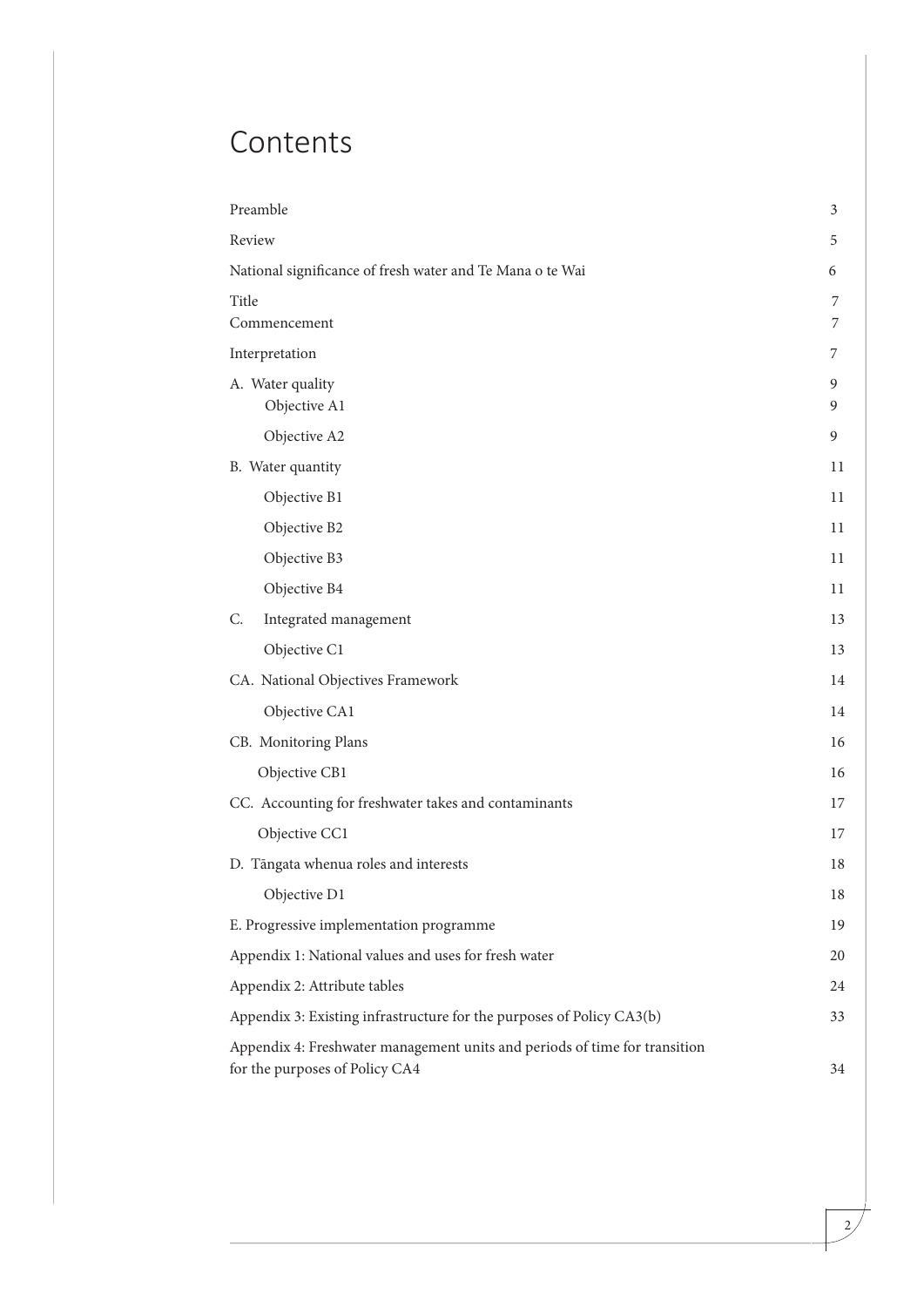# Preamble

Fresh water is essential to New Zealand's economic, environmental, cultural and social wellbeing. Fresh water gives our primary production, tourism, and energy generation sectors their competitive advantage in the global economy. Fresh water is highly valued for its recreational aspects and it underpins important parts of New Zealand's biodiversity and natural heritage. Fresh water has deep cultural meaning to all New Zealanders. Many of New Zealand's lakes, rivers and wetlands are iconic and well known globally for their natural beauty and intrinsic values.

The Treaty of Waitangi (Te Tiriti o Waitangi) is the underlying foundation of the Crown–iwi/ hapū relationship with regard to freshwater resources. Addressing tāngata whenua values and interests across all of the well-beings, and including the involvement of iwi and hapū in the overall management of fresh water, are key to meeting obligations under the Treaty of Waitangi.

All New Zealanders have a common interest in ensuring the country's freshwater lakes, rivers, aquifers and wetlands are managed wisely.

New Zealand faces challenges in managing our fresh water to provide for all of the values that are important to New Zealanders. The quality, health, availability and economic value of our fresh waters are under threat. These challenges are likely to increase over time due to the impacts of climate change.

To respond effectively to these challenges and issues we need to have a good understanding of our freshwater resources, the threats to them and provide a management framework that enables water to contribute both to New Zealand's economic growth and environmental integrity and provides for the values that are important to New Zealanders.

Given the vital importance of freshwater resources to New Zealand and New Zealanders, and in order to achieve the purpose of the Resource Management Act 1991 (the Act), the Crown recognises there is a particular need for clear central government policy to set a national direction, though the management of the resource needs to reflect the catchment-level variation between freshwater bodies and different demands on the resource across regions. This includes managing land use and development activities that affect fresh water so that growth is achieved with a lower environmental footprint.

This national policy statement sets out objectives and policies that direct local government to manage water in an integrated and sustainable way, while providing for economic growth within set water quantity and quality limits. The national policy statement is a first step to improve freshwater management at a national level.

As demand for fresh water increases, it is vital to account for all freshwater takes and sources of relevant contaminants. The freshwater accounting requirements of this national policy statement will provide information for councils to use in establishing freshwater objectives and limits and in targeting their management of fresh water.

This national policy statement provides a National Objectives Framework to assist regional councils and communities to more consistently and transparently plan for freshwater objectives. The national policy statement is intended to underpin community discussions about the desired state of fresh water relative to the current state. New Zealanders generally aspire to high standards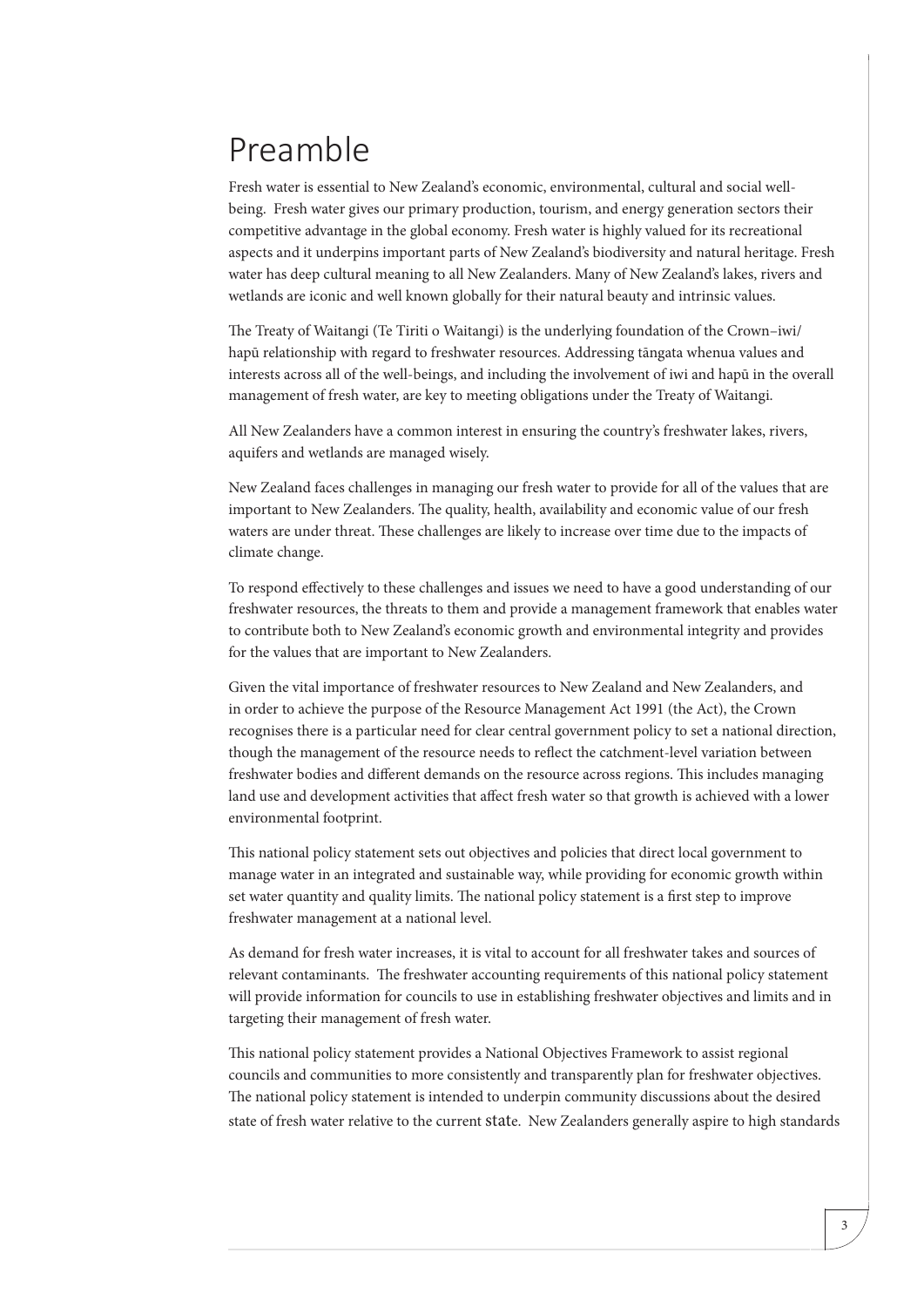for our waterways and outcomes that are better than those achieved under the status quo. Freshwater planning will require an iterative approach that tests a range of possible objectives and methods for their achievement, including different timeframes for achieving objectives. This is intended to ensure that the implications of proposed objectives are clear for councils and communities.

The national policy statement sets national bottom lines for two compulsory values – ecosystem health and human health for recreation – and minimum acceptable states for other national values. The national policy statement acknowledges iwi and community values by recognising the range of iwi and community interests in fresh water, including environmental, social, economic and cultural values.

Freshwater objectives for a range of tāngata whenua values are intended to recognise Te Mana o te Wai. Iwi and hapū have a kinship relationship with the natural environment, including fresh water, through shared whakapapa. Iwi and hapū recognise the importance of fresh water in supporting a healthy ecosystem, including human health, and have a reciprocal obligation as kaitiaki to protect freshwater quality.

Overall freshwater quality within a region must be maintained or improved. This national policy statement allows some variability in terms of freshwater quality, including between freshwater management units, as long as the overall freshwater quality is maintained within a region.

National bottom lines in the national policy statement are not standards that must be achieved immediately. Where freshwater management units are below national bottom lines, they will need to be improved to at least the national bottom lines over time. It is up to communities and iwi to determine the pathway and timeframe for ensuring freshwater management units meet the national bottom lines. Where changes in community behaviours are required, adjustment timeframes should be decided based on the economic effects that result from the speed of change. Improvements in freshwater quality may take generations depending on the characteristics of each freshwater management unit.

Monitoring plans are intended to be practical and affordable. It is not possible for regional councils to monitor every drop of fresh water. Monitoring against freshwater objectives need only be undertaken at representative sites within a region as identified by regional councils. Monitoring plans are also intended to recognise the importance of long term trends in data.

Setting enforceable quality and quantity limits is a key purpose of this national policy statement. This is a fundamental step to achieving environmental outcomes and creating the necessary incentives to use fresh water efficiently, while providing certainty for investment. Water quality and quantity limits must reflect local and national values. The process for setting limits should be informed by the best available information and scientific and socio-economic knowledge.

Once limits are set, freshwater resources need to be allocated to users, while providing the ability to transfer entitlements between users so that we maximise the value we get from water. Where water resources are over-allocated (in terms of quality and quantity) to the point that national and local values are not met, we also need to ensure that over-allocation is reduced over agreed timeframes.

The New Zealand Coastal Policy Statement 2010 addresses issues with water quality in the coastal environment. The management of coastal water and fresh water requires an integrated and consistent approach.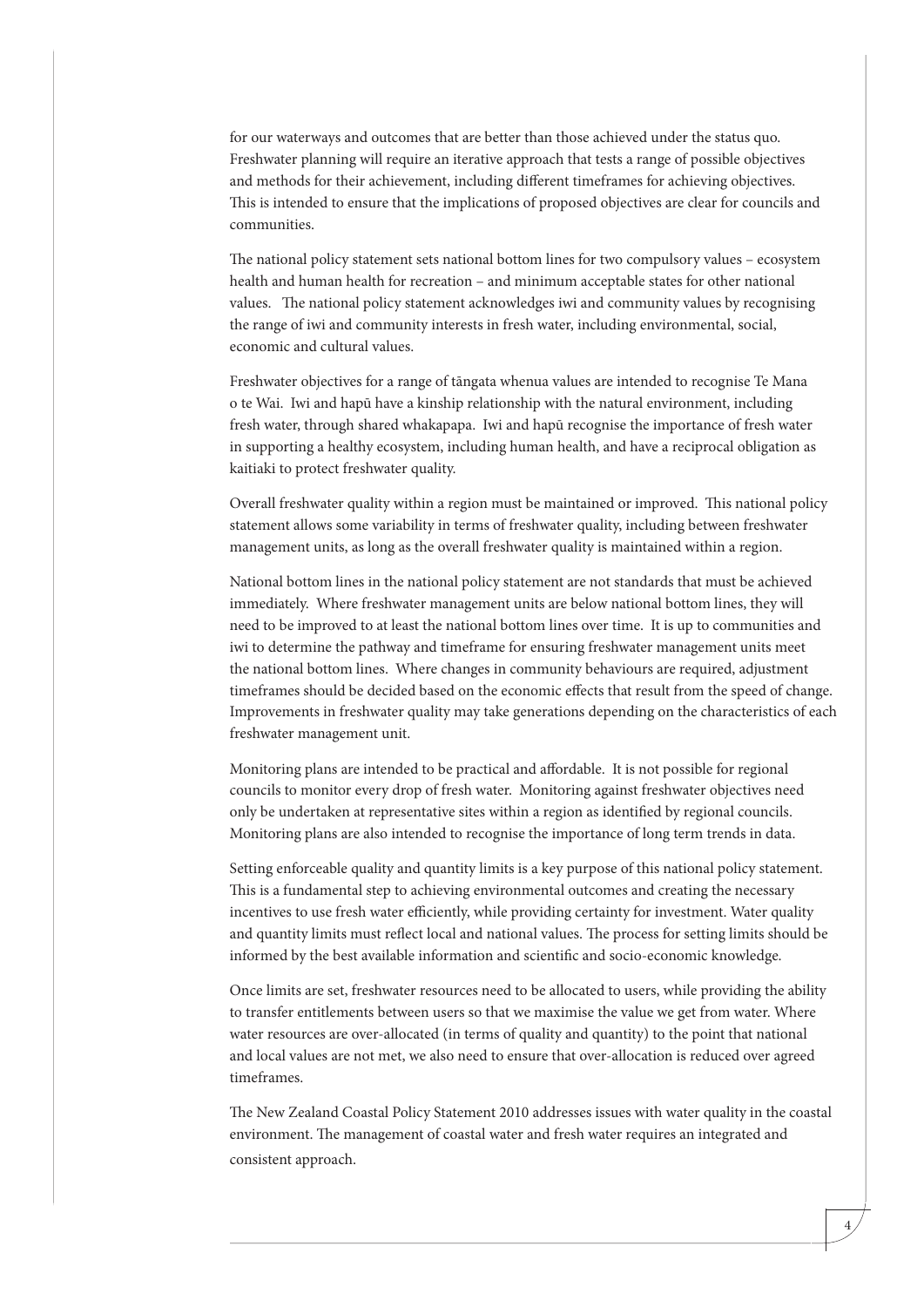## Review

The Minister for the Environment intends to seek an independent review of the implementation and effectiveness of this national policy statement in achieving all its objectives and policies and in achieving the purpose of the Act, no later than 1 July 2016. The Minister shall then consider the need to review, change or revoke this national policy statement. Collection of monitoring data to inform this review will begin at least two years prior to the review.

This preamble may assist the interpretation of the national policy statement.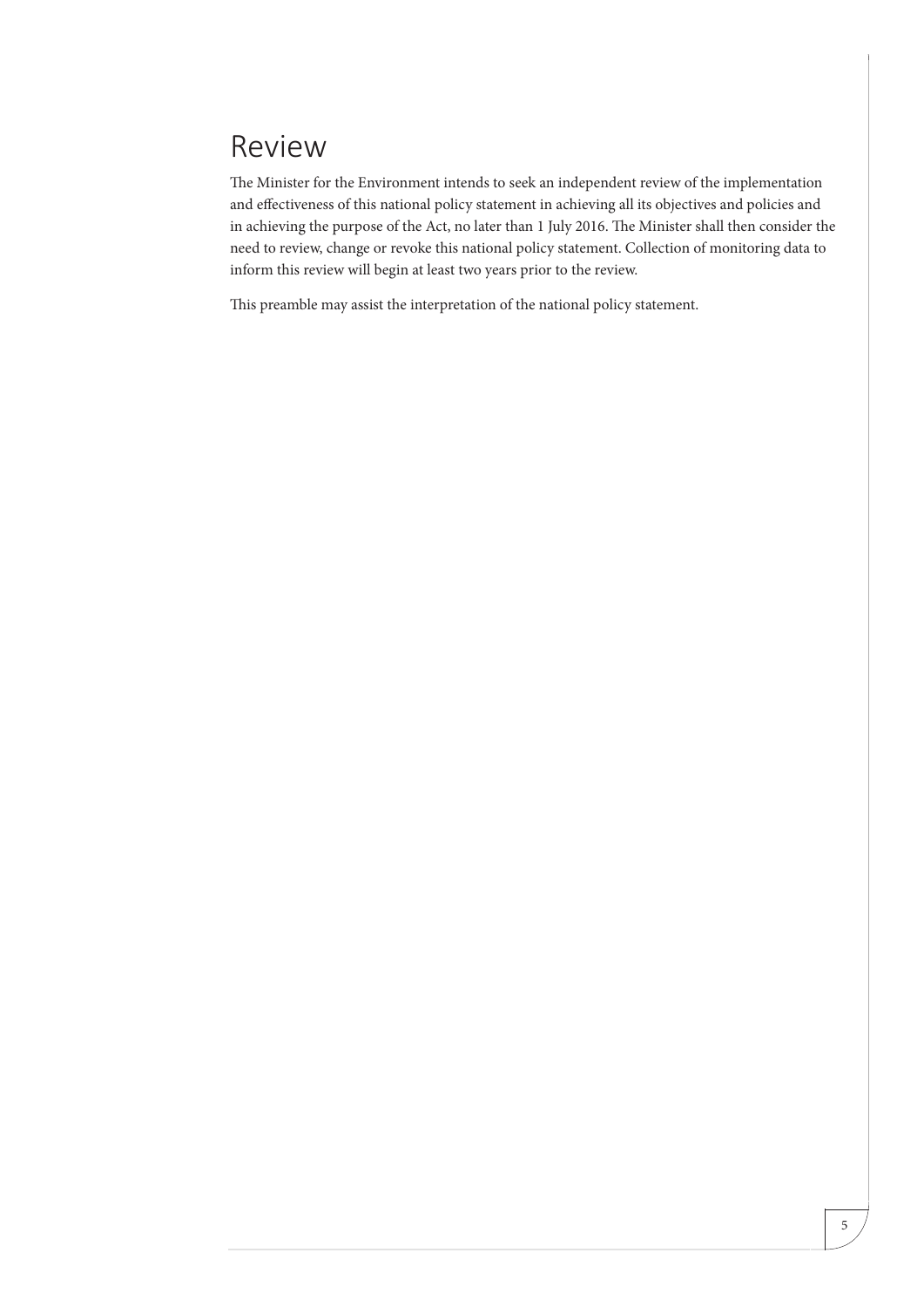## National significance of fresh water and Te Mana o te Wai

This national policy statement is about recognising the national significance of fresh water for all New Zealanders and Te Mana o te Wai.

A range of community and tāngata whenua values, including those identified as appropriate from Appendix 1, may collectively recognise the national significance of fresh water and Te Mana o te Wai as a whole. The aggregation of community and tāngata whenua values and the ability of fresh water to provide for them over time recognises the national significance of fresh water and Te Mana o te Wai.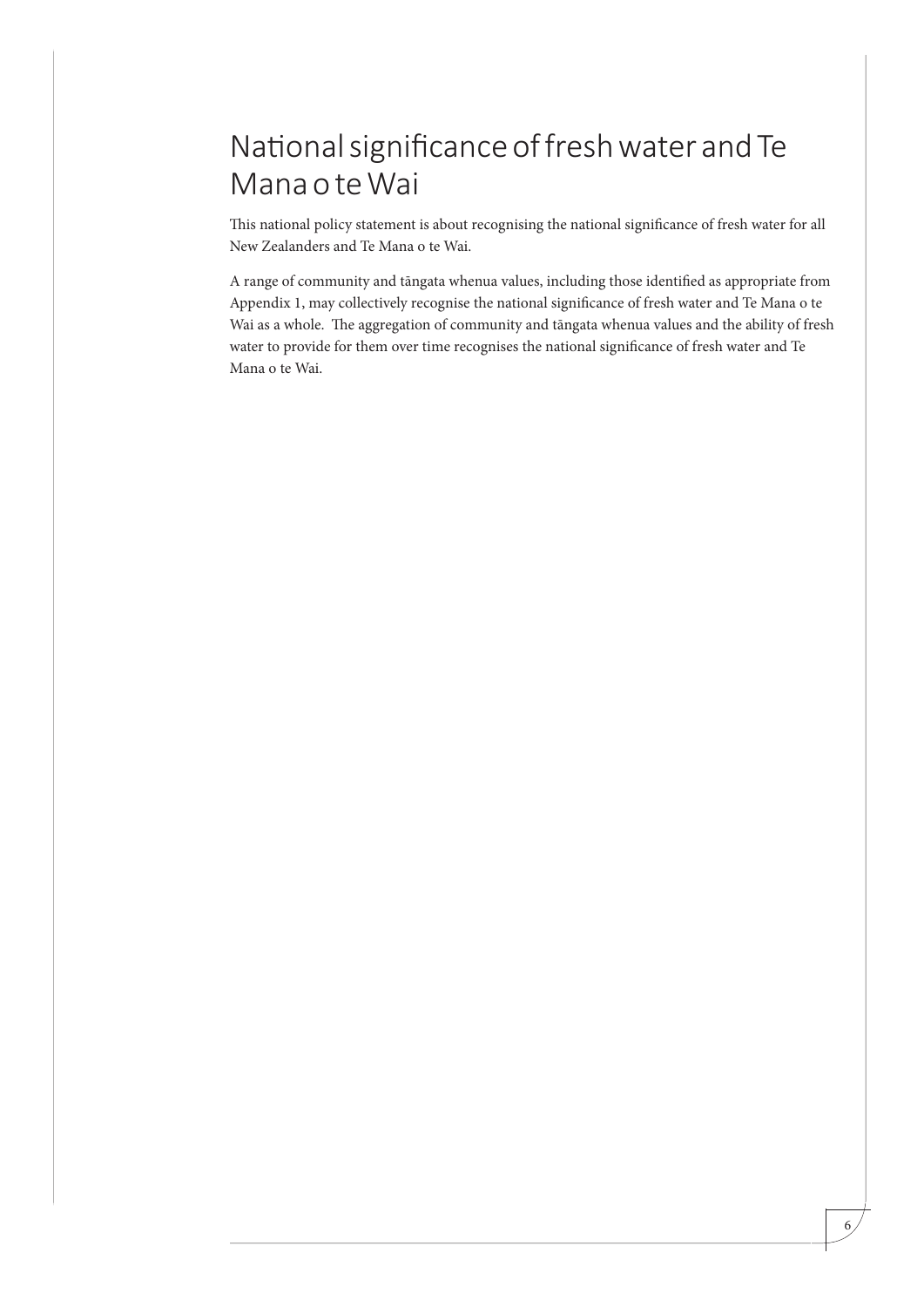## Title

This national policy statement is the National Policy Statement for Freshwater Management 2014.

## Commencement

This national policy statement will take effect 28 days after the date of its issue by notice in the New Zealand Gazette.

## Interpretation

In this national policy statement:

**"Attribute"** is a measurable characteristic of fresh water, including physical, chemical and biological properties, which supports particular values.

**"Attribute state"** is the level to which an attribute is to be managed for those attributes specified in Appendix 2.

**"Compulsory values"** mean the national values relating to ecosystem health and to human health for recreation included in Appendix 1 and for which a non-exhaustive list of attributes is provided in Appendix 2.

**"Efficient allocation"** includes economic, technical and dynamic efficiency.

**"Environmental flows and/or levels"** are a type of limit which describes the amount of water in a freshwater management unit (except ponds and naturally ephemeral water bodies) which is required to meet freshwater objectives. Environmental flows for rivers and streams must include an allocation limit and a minimum flow (or other flow/s). Environmental levels for other freshwater management units must include an allocation limit and a minimum water level (or other level/s).

**"Existing freshwater quality"** means the quality of the fresh water at the time the regional council commences the process of setting or reviewing freshwater objectives and limits in accordance with Policy A1, Policy B1, and Policies CA1-CA4.

**"Freshwater management unit"** is the water body, multiple water bodies or any part of a water body determined by the regional council as the appropriate spatial scale for setting freshwater objectives and limits and for freshwater accounting and management purposes.

**"Freshwater objective"** describes an intended environmental outcome in a freshwater management unit.

**"Freshwater quality accounting system"** means a system that, for each freshwater management unit, records, aggregates and keeps regularly updated, information on the measured, modelled or estimated:

- a) loads and/or concentrations of relevant contaminants;
- b) sources of relevant contaminants;
- c) amount of each contaminant attributable to each source; and
- d) where limits have been set, proportion of the limit that is being used.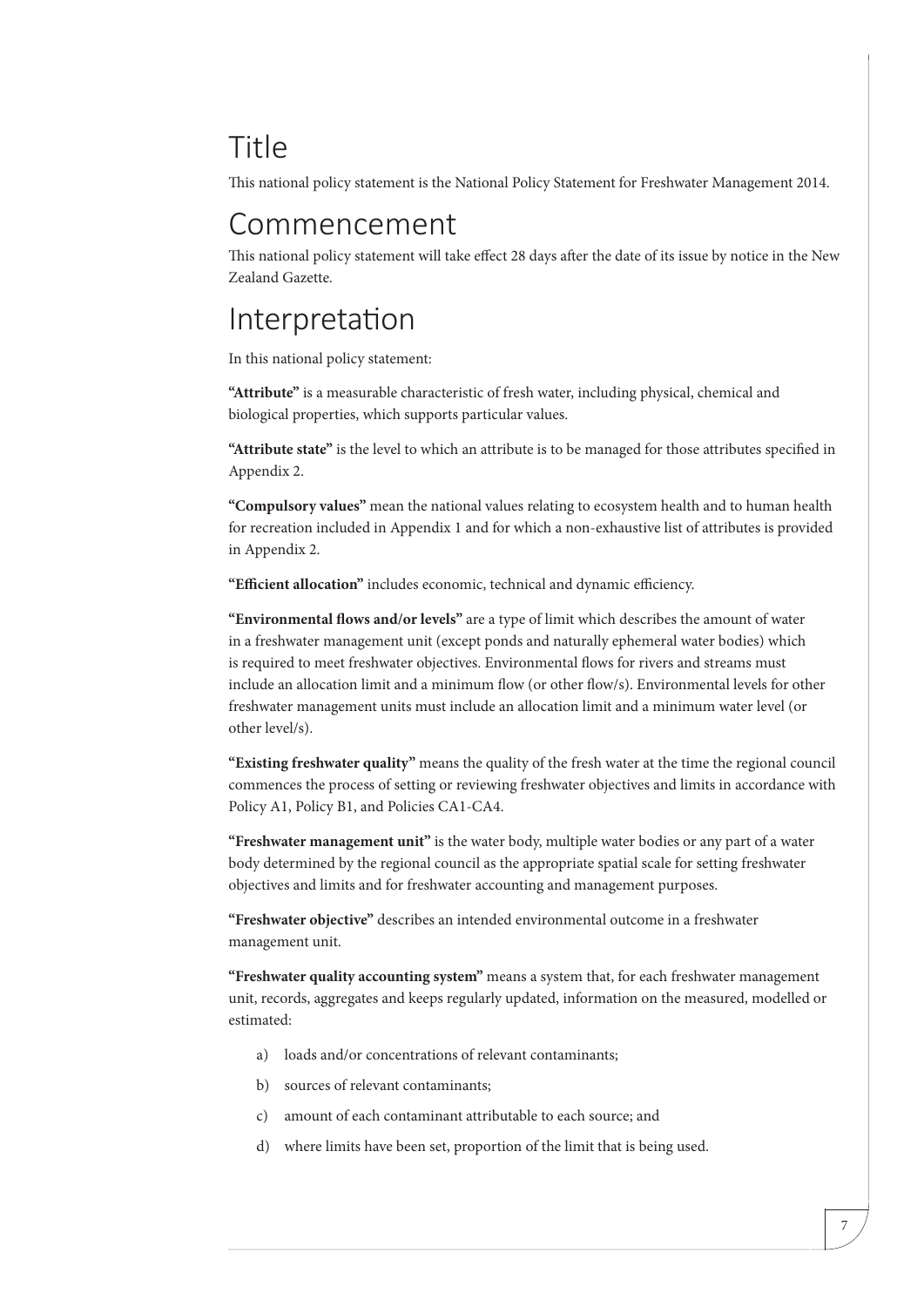**"Freshwater quantity accounting system"** means a system that, for each freshwater management unit, records, aggregates and keeps regularly updated, information on the measured, modelled or estimated:

- a) total freshwater take;
- b) proportion of freshwater taken by each major category of use; and
- c) where limits have been set, proportion of the limit that has been taken.

 **"Freshwater take"** is a take of ground or surface fresh water whether authorised or not.

 **"Limit"** is the maximum amount of resource use available, which allows a freshwater objective to be met.

**"Minimum acceptable state"** is the minimum level, specified in Appendix 2, at which a freshwater objective may be set in a regional plan in order to provide for the associated national value.

**"National bottom line"** means the minimum acceptable state for the compulsory values as specified in Appendix 2.

**"National value"** means any value described in Appendix 1.

**"Naturally occurring processes"** means processes that could have occurred in New Zealand prior to the arrival of humans.

**"Outstanding freshwater bodies"** are those water bodies identified in a regional policy statement or regional plan as having outstanding values, including ecological, landscape, recreational and spiritual values.

**"Over-allocation"** is the situation where the resource:

- a) has been allocated to users beyond a limit; or
- b) is being used to a point where a freshwater objective is no longer being met.

This applies to both water quantity and quality.

**"Secondary contact"** means people's contact with fresh water that involves only occasional immersion and includes wading or boating (except boating where there is high likelihood of immersion).

**"Target"** is a limit which must be met at a defined time in the future. This meaning only applies in the context of over-allocation.

#### **"Value"** means:

- a) any national value; and
- b) includes any value in relation to fresh water, that is not a national value, which a regional council identifies as appropriate for regional or local circumstances (including any use value).

Terms given meaning in the Act have the meanings so given.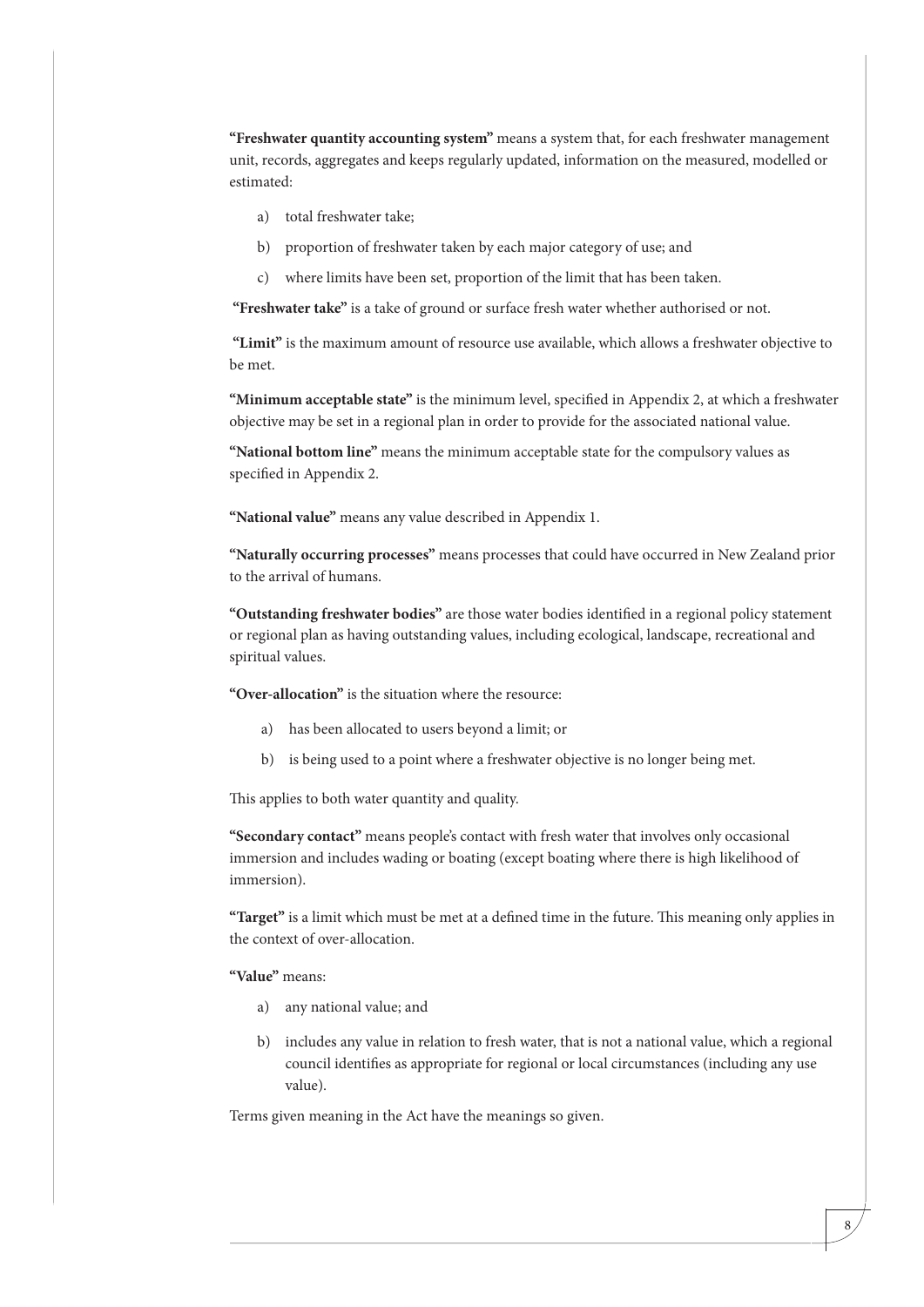## A. Water quality

### Objective A1

To safeguard:

- a) the life-supporting capacity, ecosystem processes and indigenous species including their associated ecosystems, of fresh water; and
- b) the health of people and communities, at least as affected by secondary contact with fresh water;

in sustainably managing the use and development of land, and of discharges of contaminants.

### Objective A2

The overall quality of fresh water within a region is maintained or improved while:

- a) protecting the significant values of outstanding freshwater bodies;
- b) protecting the significant values of wetlands; and
- c) improving the quality of fresh water in water bodies that have been degraded by human activities to the point of being over-allocated.

#### **Policy A1**

By every regional council making or changing regional plans to the extent needed to ensure the plans:

- a) establish freshwater objectives in accordance with Policies CA1-CA4 and set freshwater quality limits for all freshwater management units in their regions to give effect to the objectives in this national policy statement, having regard to at least the following:
	- i. the reasonably foreseeable impacts of climate change;
	- ii. the connection between water bodies; and
	- iii. the connections between freshwater bodies and coastal water; and
- b) establish methods (including rules) to avoid over-allocation.

#### **Policy A2**

Where freshwater management units do not meet the freshwater objectives made pursuant to Policy A1, every regional council is to specify targets and implement methods (either or both regulatory and non-regulatory), in a way that considers the sources of relevant contaminants recorded under Policy CC1, to assist the improvement of water quality in the freshwater management units, to meet those targets, and within a defined timeframe.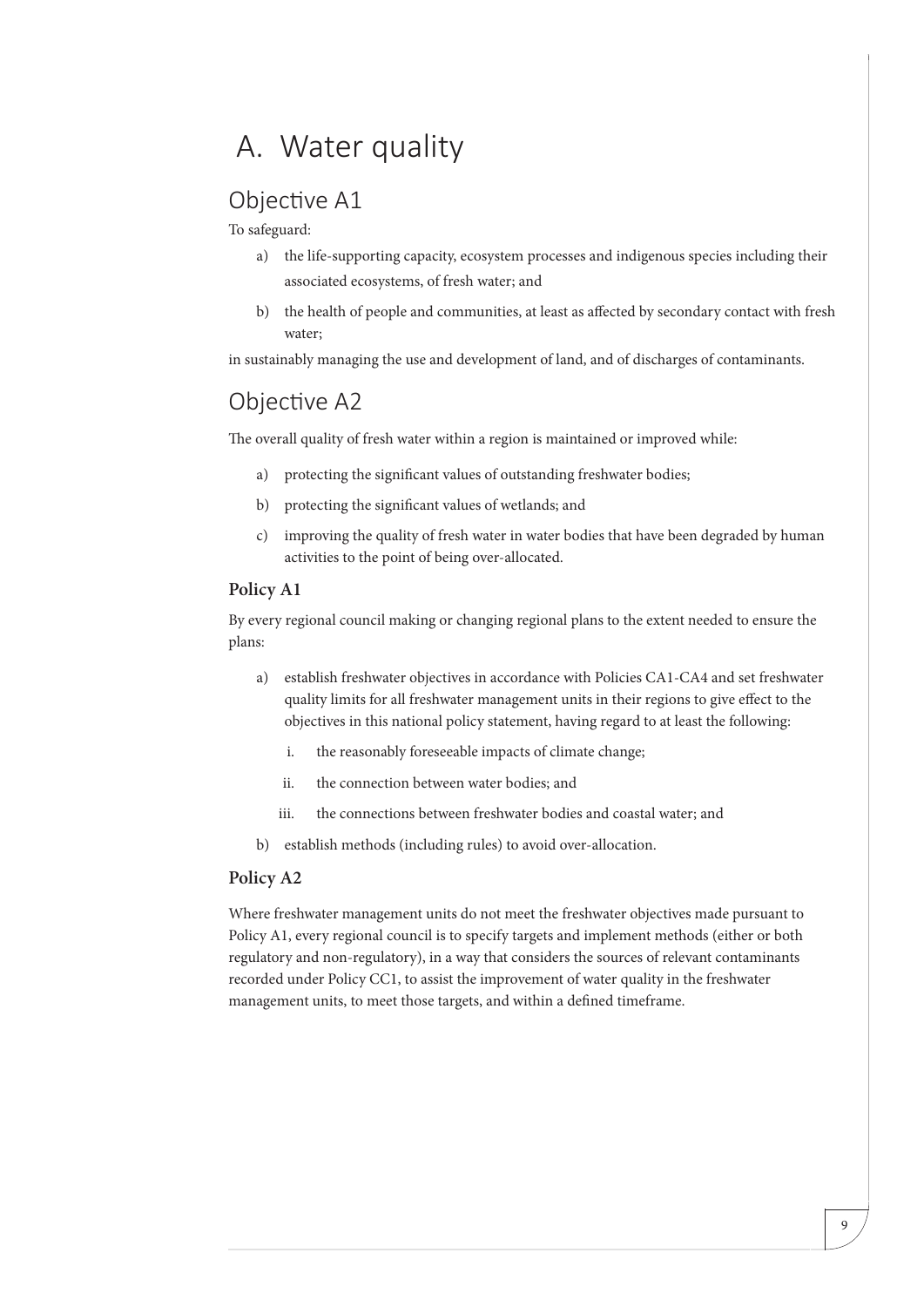#### **Policy A3**

By regional councils:

- a) imposing conditions on discharge permits to ensure the limits and targets specified pursuant to Policy A1 and Policy A2 can be met; and
- b) where permissible, making rules requiring the adoption of the best practicable option to prevent or minimise any actual or likely adverse effect on the environment of any discharge of a contaminant into fresh water, or onto or into land in circumstances that may result in that contaminant (or, as a result of any natural process from the discharge of that contaminant, any other contaminant) entering fresh water.

#### **Policy A4 and direction (under section 55) to regional councils**

By every regional council amending regional plans (without using the process in Schedule 1) to the extent needed to ensure the plans include the following policy to apply until any changes under Schedule 1 to give effect to Policy A1 and Policy A2 (freshwater quality limits and targets) have become operative:

- *"1. When considering any application for a discharge the consent authority must have regard to the following matters:*
	- *a. the extent to which the discharge would avoid contamination that will have an adverse effect on the life-supporting capacity of fresh water including on any ecosystem associated with fresh water and*
	- *b. the extent to which it is feasible and dependable that any more than minor adverse effect on fresh water, and on any ecosystem associated with fresh water, resulting from the discharge would be avoided.*
- *2. When considering any application for a discharge the consent authority must have regard to the following matters:*
	- *a. the extent to which the discharge would avoid contamination that will have an adverse effect on the health of people and communities as affected by their secondary contact with fresh water; and*
	- *b. the extent to which it is feasible and dependable that any more than minor adverse effect on the health of people and communities as affected by their secondary contact with fresh water resulting from the discharge would be avoided.*
- *3. This policy applies to the following discharges (including a diffuse discharge by any person or animal):*
	- *a. a new discharge or*
	- *b. a change or increase in any discharge*

*of any contaminant into fresh water, or onto or into land in circumstances that may result in that contaminant (or, as a result of any natural process from the discharge of that contaminant, any other contaminant) entering fresh water.*

- *4. Paragraph 1 of this policy does not apply to any application for consent first lodged before the National Policy Statement for Freshwater Management 2011 took effect on 1 July 2011.*
- *5. Paragraph 2 of this policy does not apply to any application for consent first lodged before the National Policy Statement for Freshwater Management 2014 takes effect."*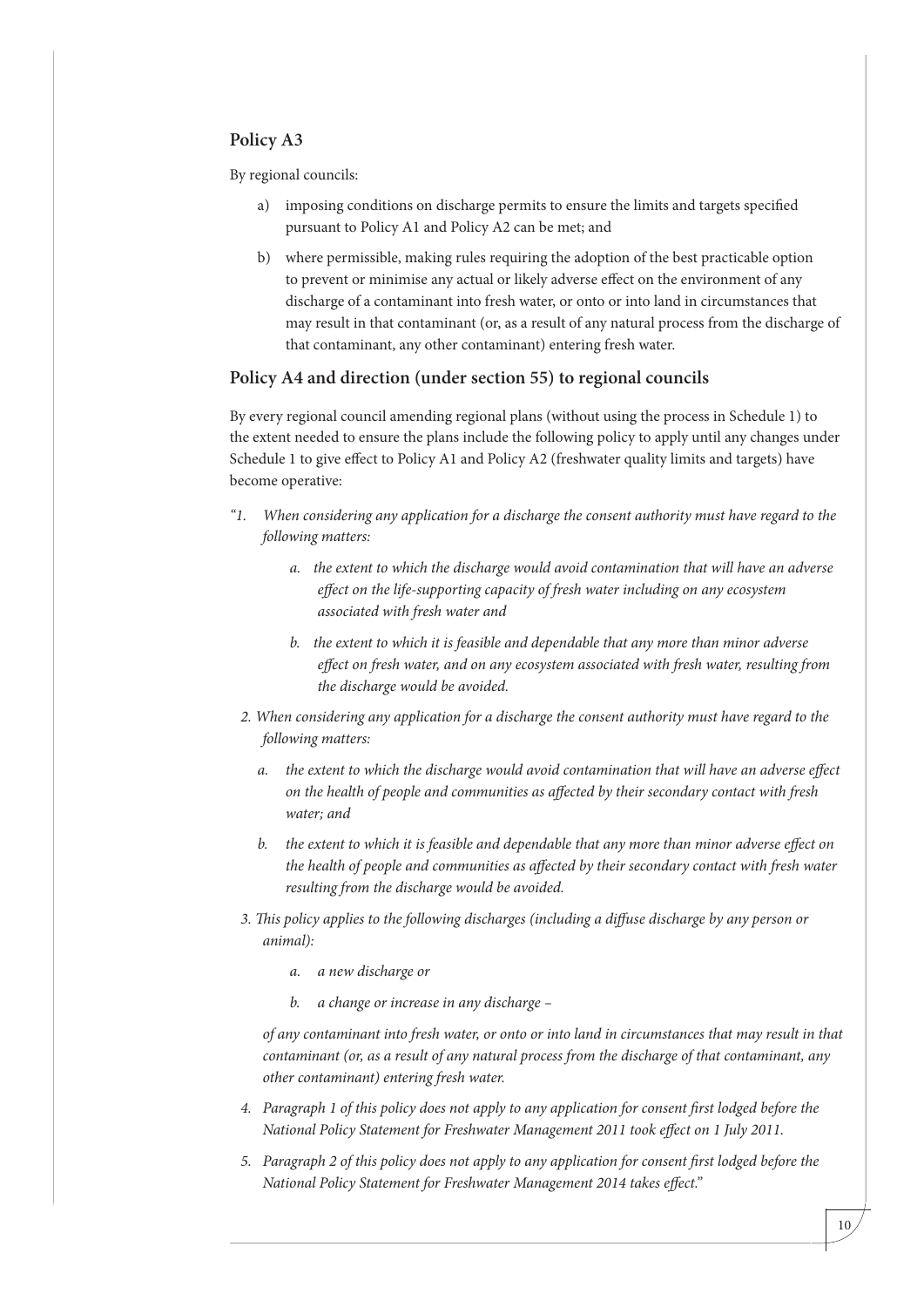# B. Water quantity

### Objective B1

To safeguard the life-supporting capacity, ecosystem processes and indigenous species including their associated ecosystems of fresh water, in sustainably managing the taking, using, damming, or diverting of fresh water.

### Objective B2

To avoid any further over-allocation of fresh water and phase out existing over-allocation.

### Objective B3

To improve and maximise the efficient allocation and efficient use of water.

### Objective B4

To protect significant values of wetlands and of outstanding freshwater bodies.

#### **Policy B1**

By every regional council making or changing regional plans to the extent needed to ensure the plans establish freshwater objectives in accordance with Policies CA1-CA4 and set environmental flows and/or levels for all freshwater management units in its region (except ponds and naturally ephemeral water bodies) to give effect to the objectives in this national policy statement, having regard to at least the following:

- a) the reasonably foreseeable impacts of climate change;
- b) the connection between water bodies; and
- c) the connections between freshwater bodies and coastal water.

#### **Policy B2**

By every regional council making or changing regional plans to the extent needed to provide for the efficient allocation of fresh water to activities, within the limits set to give effect to Policy B1.

#### **Policy B3**

By every regional council making or changing regional plans to the extent needed to ensure the plans state criteria by which applications for approval of transfers of water take permits are to be decided, including to improve and maximise the efficient allocation of water.

#### **Policy B4**

By every regional council identifying methods in regional plans to encourage the efficient use of water.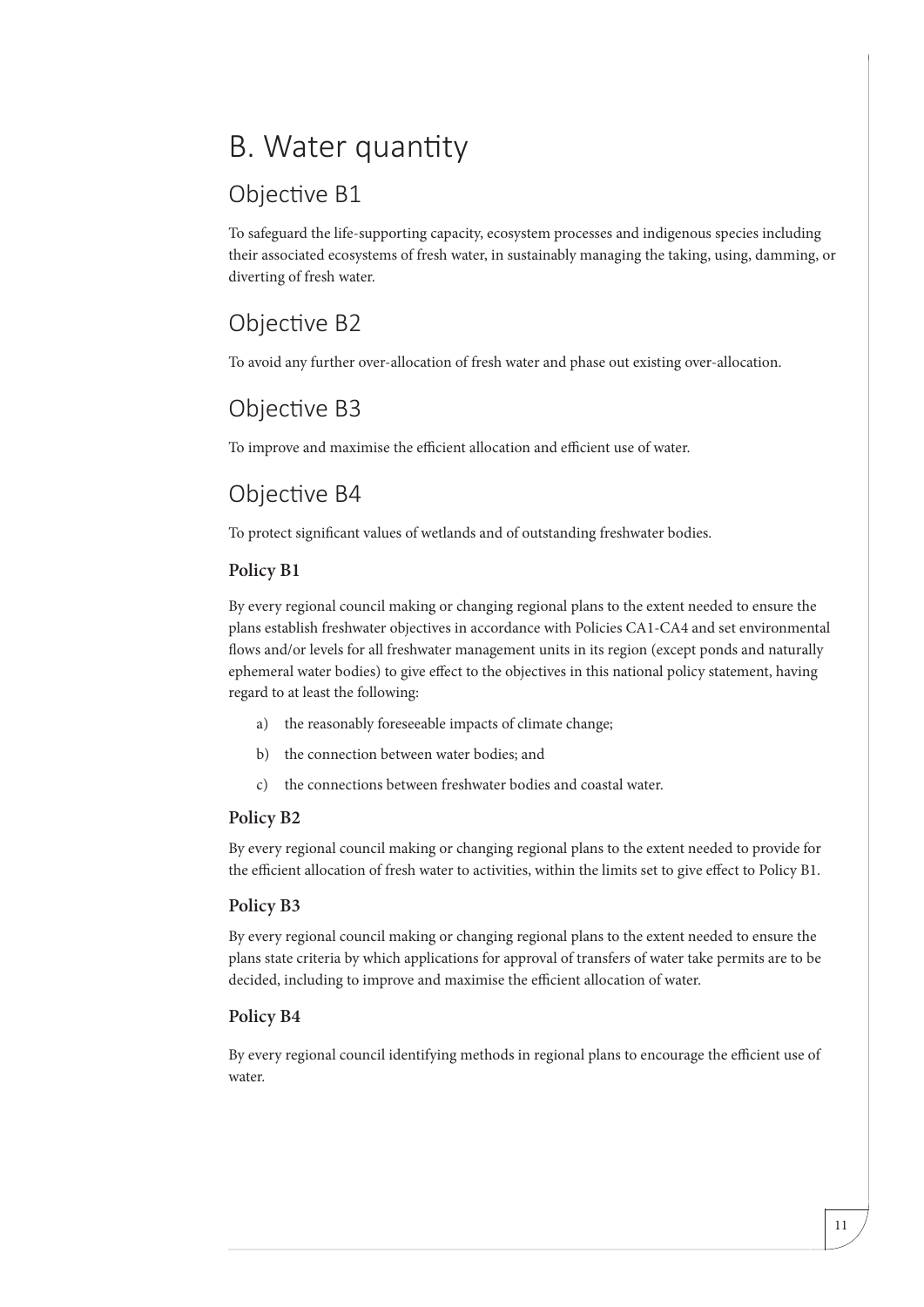#### **Policy B5**

By every regional council ensuring that no decision will likely result in future over-allocation – including managing fresh water so that the aggregate of all amounts of fresh water in a freshwater management unit that are authorised to be taken, used, dammed or diverted does not overallocate the water in the freshwater management unit.

#### **Policy B6**

By every regional council setting a defined timeframe and methods in regional plans by which over-allocation must be phased out, including by reviewing water permits and consents to help ensure the total amount of water allocated in the freshwater management unit is reduced to the level set to give effect to Policy B1.

#### **Policy B7 and direction (under section 55) to regional councils**

By every regional council amending regional plans (without using the process in Schedule 1) to the extent needed to ensure the plans include the following policy to apply until any changes under Schedule 1 to give effect to Policy B1 (allocation limits), Policy B2 (allocation), and Policy B6 (over-allocation) have become operative:

- *"1. When considering any application the consent authority must have regard to the following matters:*
	- *a. the extent to which the change would adversely affect safeguarding the life-supporting capacity of fresh water and of any associated ecosystem and*
	- *b. the extent to which it is feasible and dependable that any adverse effect on the lifesupporting capacity of fresh water and of any associated ecosystem resulting from the change would be avoided.*
- *2. This policy applies to:*
	- *a. any new activity and*
	- *b. any change in the character, intensity or scale of any established activity –*

*that involves any taking, using, damming or diverting of fresh water or draining of any wetland which is likely to result in any more than minor adverse change in the natural variability of flows or level of any fresh water, compared to that which immediately preceded the commencement of the new activity or the change in the established activity (or in the case of a change in an intermittent or seasonal activity, compared to that on the last occasion on which the activity was carried out).*

*3. This policy does not apply to any application for consent first lodged before the National Policy Statement for Freshwater Management 2011 took effect on 1 July 2011."*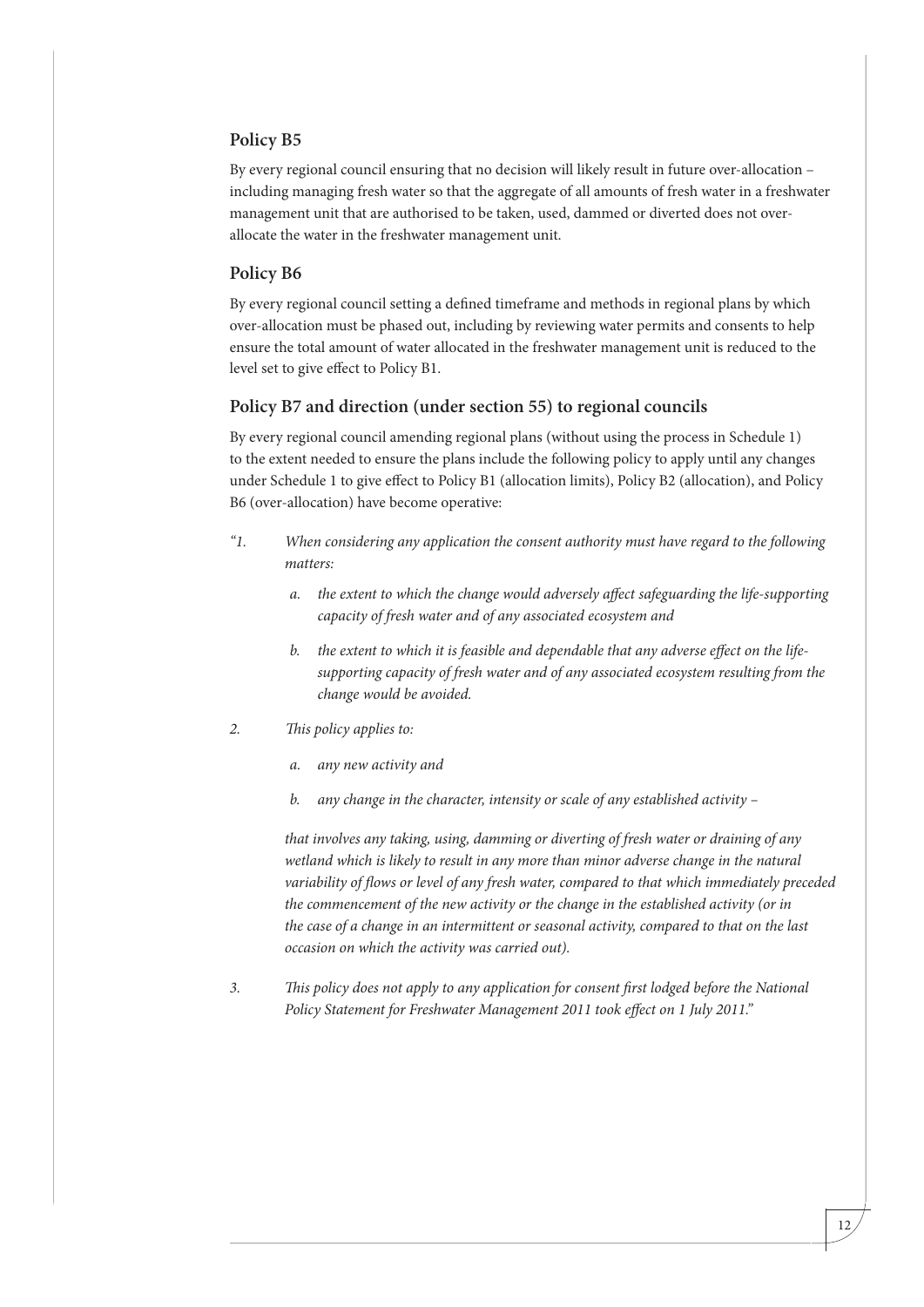# C. Integrated management

### Objective C1

To improve integrated management of fresh water and the use and development of land in whole catchments, including the interactions between fresh water, land, associated ecosystems and the coastal environment.

#### **Policy C1**

By every regional council managing fresh water and land use and development in catchments in an integrated and sustainable way, so as to avoid, remedy or mitigate adverse effects, including cumulative effects.

#### **Policy C2**

By every regional council making or changing regional policy statements to the extent needed to provide for the integrated management of the effects of the use and development of:

- a) land on fresh water, including encouraging the co-ordination and sequencing of regional and/or urban growth, land use and development and the provision of infrastructure; and
- b) land and fresh water on coastal water.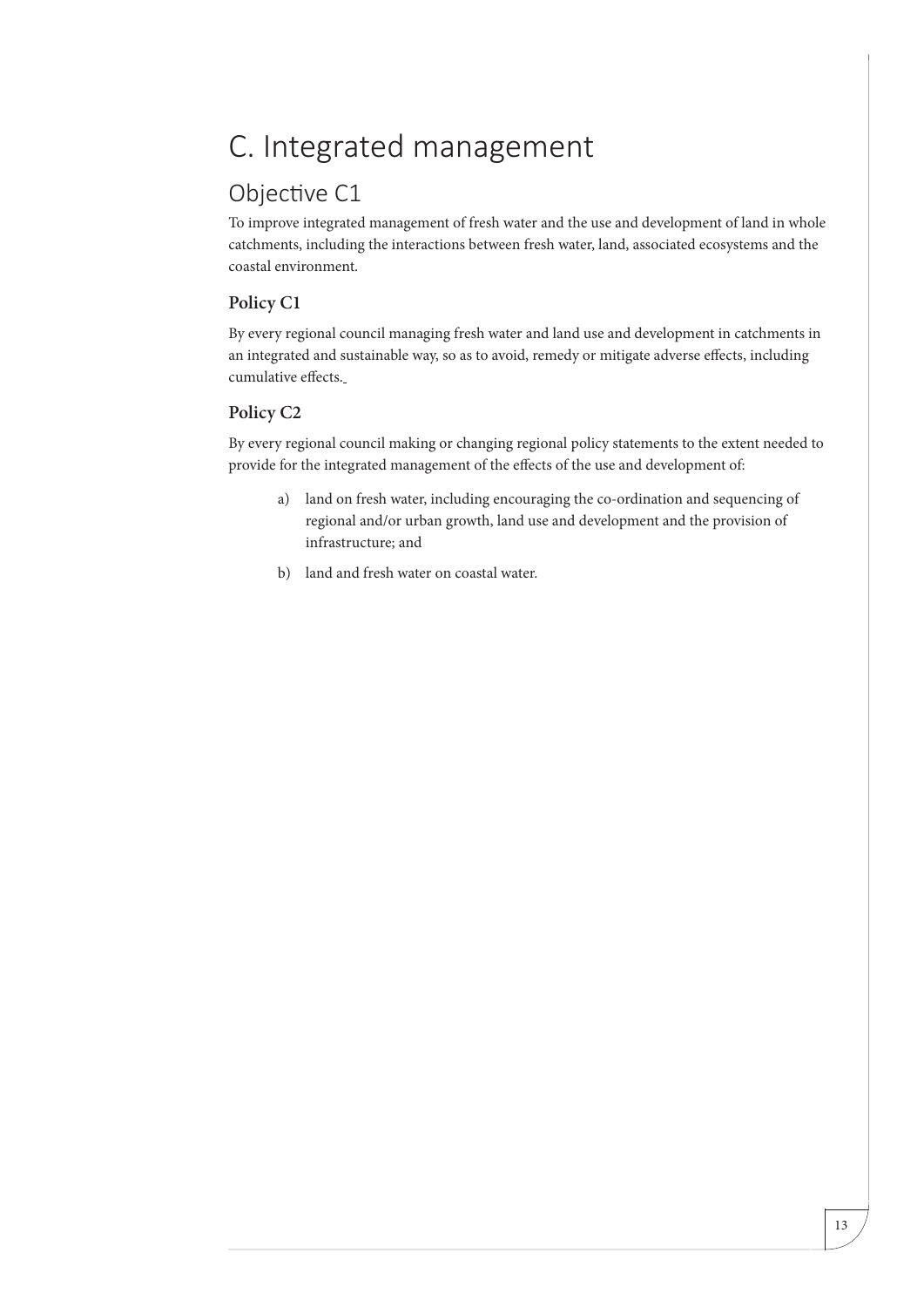## CA. National Objectives Framework

### Objective CA1

To provide an approach to establish freshwater objectives for national values, and any other values, that:

- a) is nationally consistent; and
- b) recognises regional and local circumstances.

#### **Policy CA1**

By every regional council identifying freshwater management units that include all freshwater bodies within its region.

#### **Policy CA2**

By every regional council applying the following processes in developing freshwater objectives for all freshwater management units:

- a) considering all national values and how they apply to local and regional circumstances;
- b) identifying the values for each freshwater management unit, which
	- i. must include the compulsory values; and
	- ii. may include any other national values or other values that the regional council considers appropriate (in either case having regard to local and regional circumstances);
- c) identifying:
	- i. for the compulsory values or any other national value for which relevant attributes are provided in Appendix 2:
		- A. the attributes listed in Appendix 2 that are applicable to each value identified under Policy CA2(b) for the freshwater body type; and
		- B. any other attributes that the regional council considers appropriate for each value identified under Policy CA2(b) for the freshwater body type; and
	- ii. for any national value for which relevant attributes are not provided in Appendix 2 or any other value, the attributes that the regional council considers appropriate for each value identified under Policy CA2(b) for the freshwater body type;
- d) for those attributes specified in Appendix 2, assigning an attribute state at or above the minimum acceptable state for that attribute;
- e) formulating freshwater objectives:
	- i. in those cases where an applicable numeric attribute state is specified in Appendix 2, in numeric terms by reference to that specified numeric attribute state; or
	- ii. in those cases where the attribute is not listed in Appendix 2, in numeric terms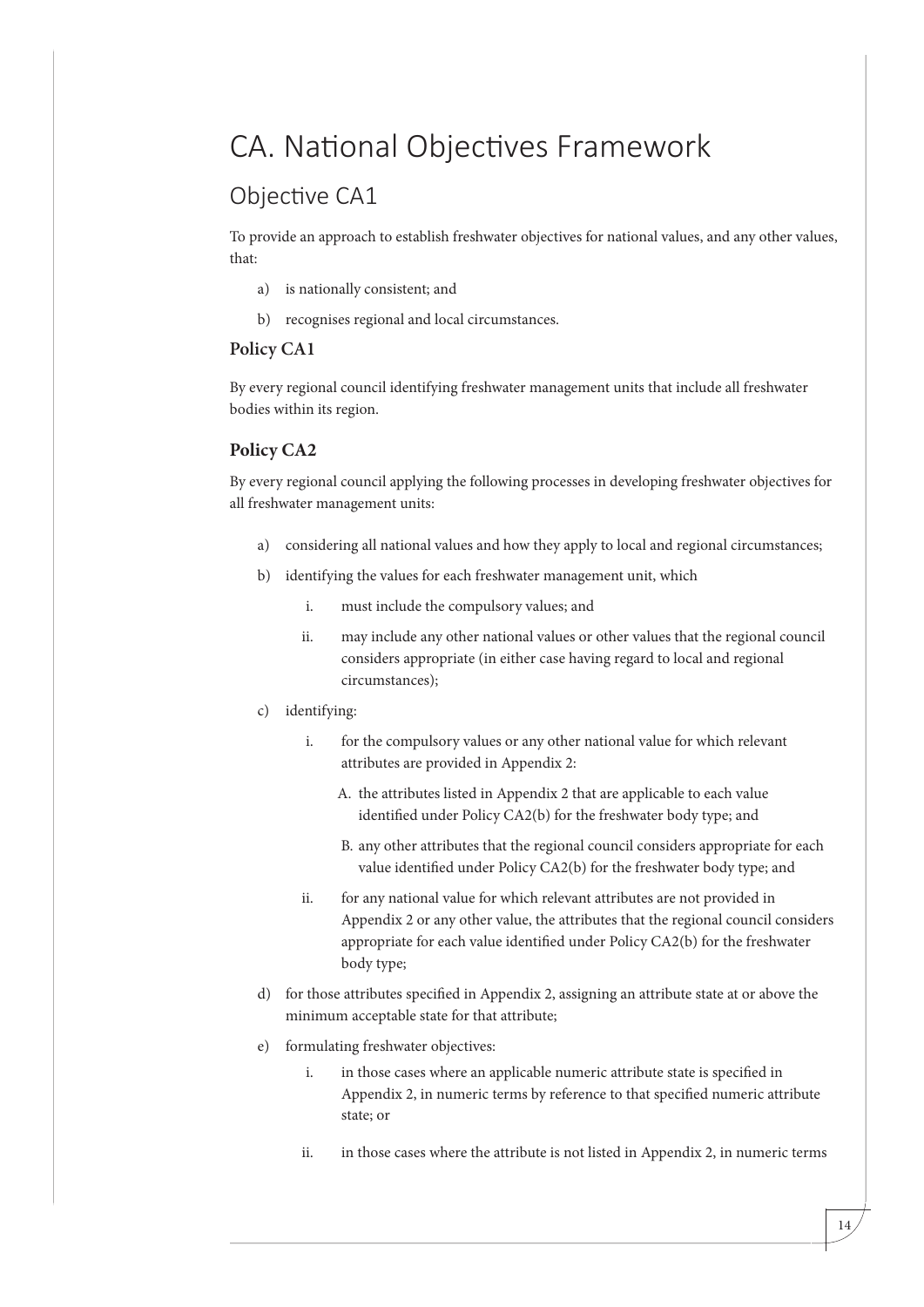where practicable, otherwise in narrative terms; and

- iii. on the basis that, where an attribute applies to more than one value, the most stringent freshwater objective for that attribute is adopted; and
- f) considering the following matters at all relevant points in the process described in Policy  $CA2(a)-(e)$ :
	- i. the current state of the freshwater management unit, and its anticipated future state on the basis of past and current resource use;
	- ii. the spatial scale at which freshwater management units are defined;
	- iii. the limits that would be required to achieve the freshwater objectives;
	- iv. any choices between the values that the formulation of freshwater objectives and associated limits would require;
	- v. any implications for resource users, people and communities arising from the freshwater objectives and associated limits including implications for actions, investments, ongoing management changes and any social, cultural or economic implications;
	- vi. the timeframes required for achieving the freshwater objectives, including the ability of regional councils to set long timeframes for achieving targets; and
	- vii. such other matters relevant and reasonably necessary to give effect to the objectives and policies in this national policy statement, in particular Objective A2.

#### **Policy CA3**

By every regional council ensuring that freshwater objectives for the compulsory values are set at or above the national bottom lines for all freshwater management units, unless the existing freshwater quality of the freshwater management unit is already below the national bottom line and the regional council considers it appropriate to set the freshwater objective below the national bottom line because:

- a) the existing freshwater quality is caused by naturally occurring processes; or
- b) any of the existing infrastructure listed in Appendix 3 contributes to the existing freshwater quality.

#### **Policy CA4**

A regional council may set a freshwater objective below a national bottom line on a transitional basis for the freshwater management units and for the periods of time specified in Appendix 4.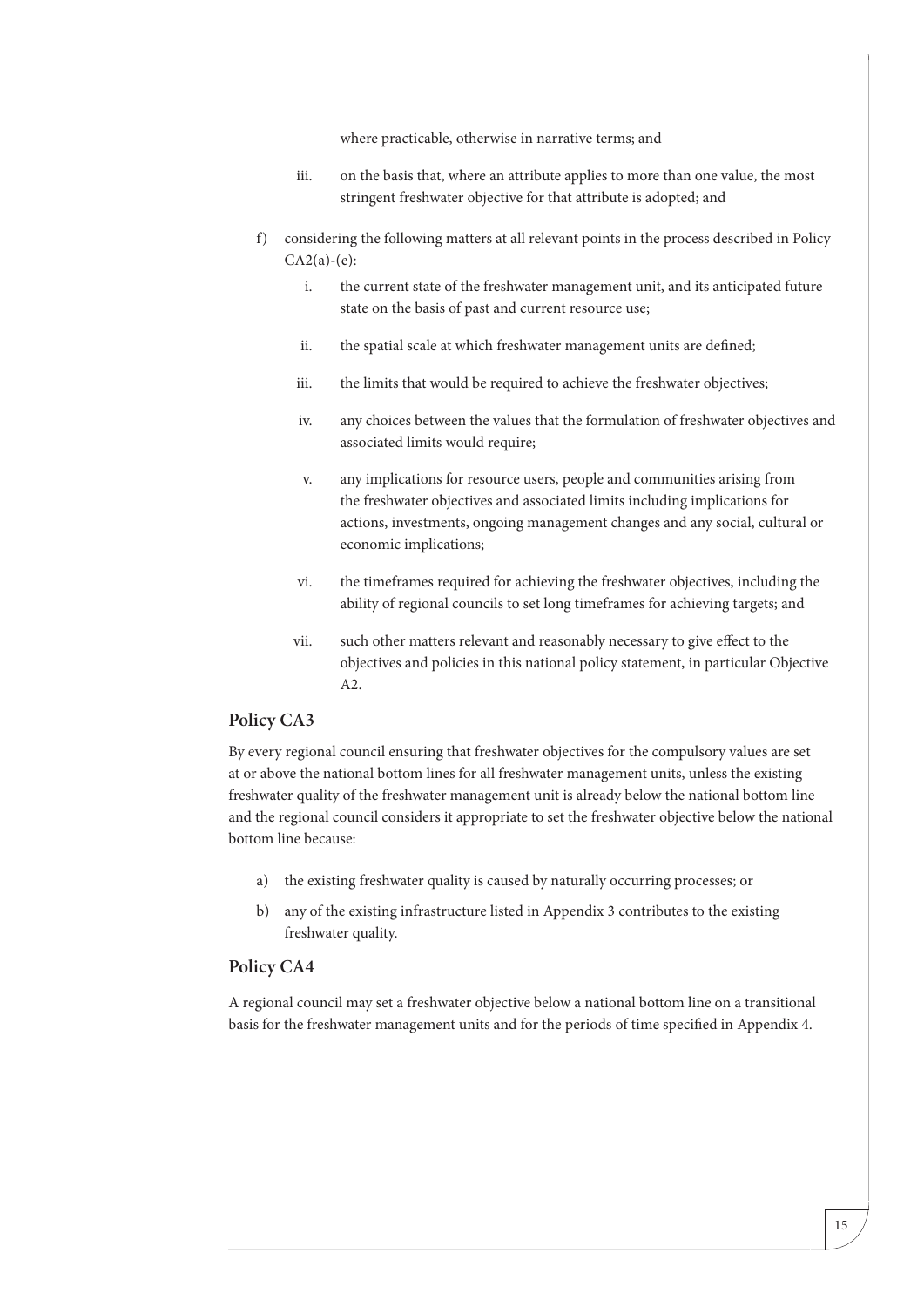# CB. Monitoring plans

### Objective CB1

To provide for an approach to the monitoring of progress towards, and the achievement of, freshwater objectives.

#### **Policy CB1**

By every regional council developing a monitoring plan that:

- a) establishes methods for monitoring progress towards, and the achievement of, freshwater objectives established under Policies CA1-CA4;
- b) identifies a site or sites at which monitoring will be undertaken that are representative for each freshwater management unit; and
- c) recognises the importance of long-term trends in monitoring results.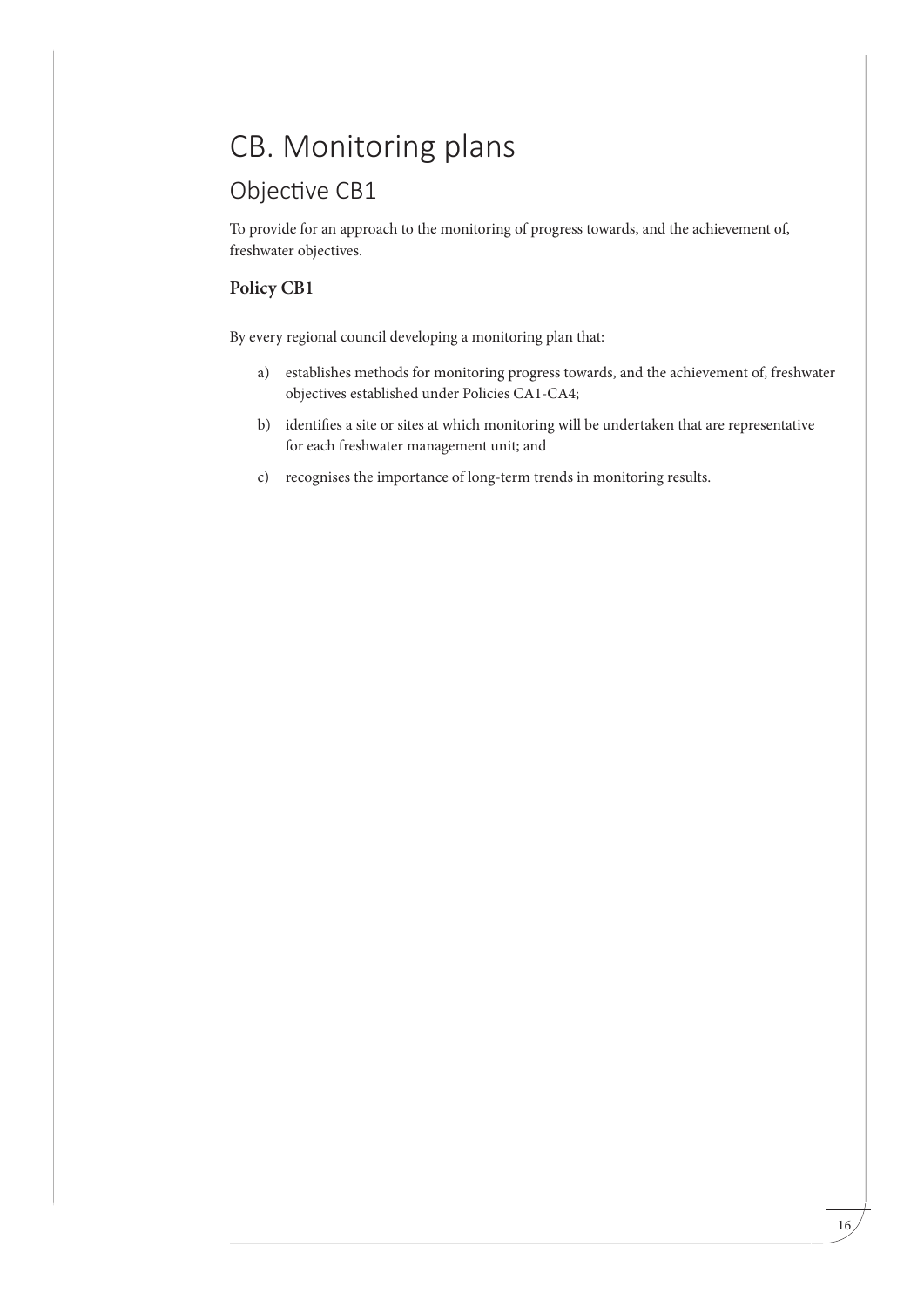# CC. Accounting for freshwater takes and contaminants

### Objective CC1

To improve information on freshwater takes and sources of freshwater contaminants, in order to:

- a) ensure the necessary information is available for freshwater objective and limit setting and freshwater management under this national policy statement; and
- b) ensure information on resource availability is available for current and potential resource users.

#### **Policy CC1**

By every regional council:

- a) establishing and operating a freshwater quality accounting system and a freshwater quantity accounting system for those freshwater management units where they are setting or reviewing freshwater objectives and limits in accordance with Policy A1, Policy B1, and Policies CA1-CA4; and
- b) maintaining a freshwater quality accounting system and a freshwater quantity accounting system at levels of detail that are commensurate with the significance of the freshwater quality and freshwater quantity issues, respectively, in each freshwater management unit.

#### **Policy CC2**

By every regional council taking reasonable steps to ensure that information gathered in accordance with Policy CC1 is available to the public, regularly and in a suitable form, for the freshwater management units where they are setting or reviewing, and where they have set or reviewed, freshwater objectives and limits in accordance with Policy A1, Policy B1, and Policies CA1-CA4.

**Objective CC1 and Policies CC1 and CC2 will take effect 24 months from the date of entry into effect of the National Policy Statement for Freshwater Management 2014.**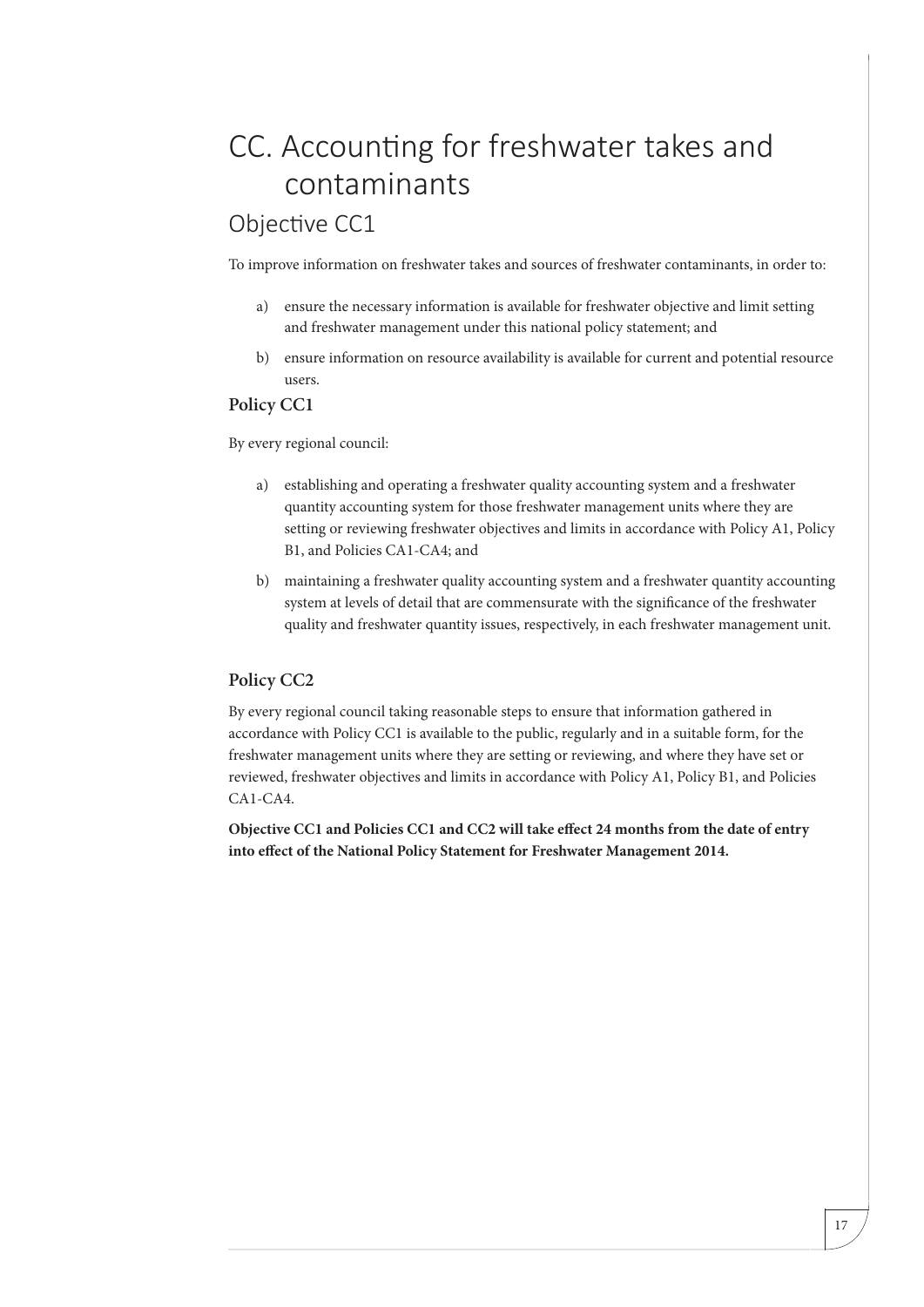# D. Tāngata whenua roles and interests Objective D1

To provide for the involvement of iwi and hapū, and to ensure that tāngata whenua values and interests are identified and reflected in the management of fresh water including associated ecosystems, and decision-making regarding freshwater planning, including on how all other objectives of this national policy statement are given effect to.

#### **Policy D1**

Local authorities shall take reasonable steps to:

- a) involve iwi and hapū in the management of fresh water and freshwater ecosystems in the region;
- b) work with iwi and hapū to identify tāngata whenua values and interests in fresh water and freshwater ecosystems in the region; and
- c) reflect tāngata whenua values and interests in the management of, and decision-making regarding, fresh water and freshwater ecosystems in the region.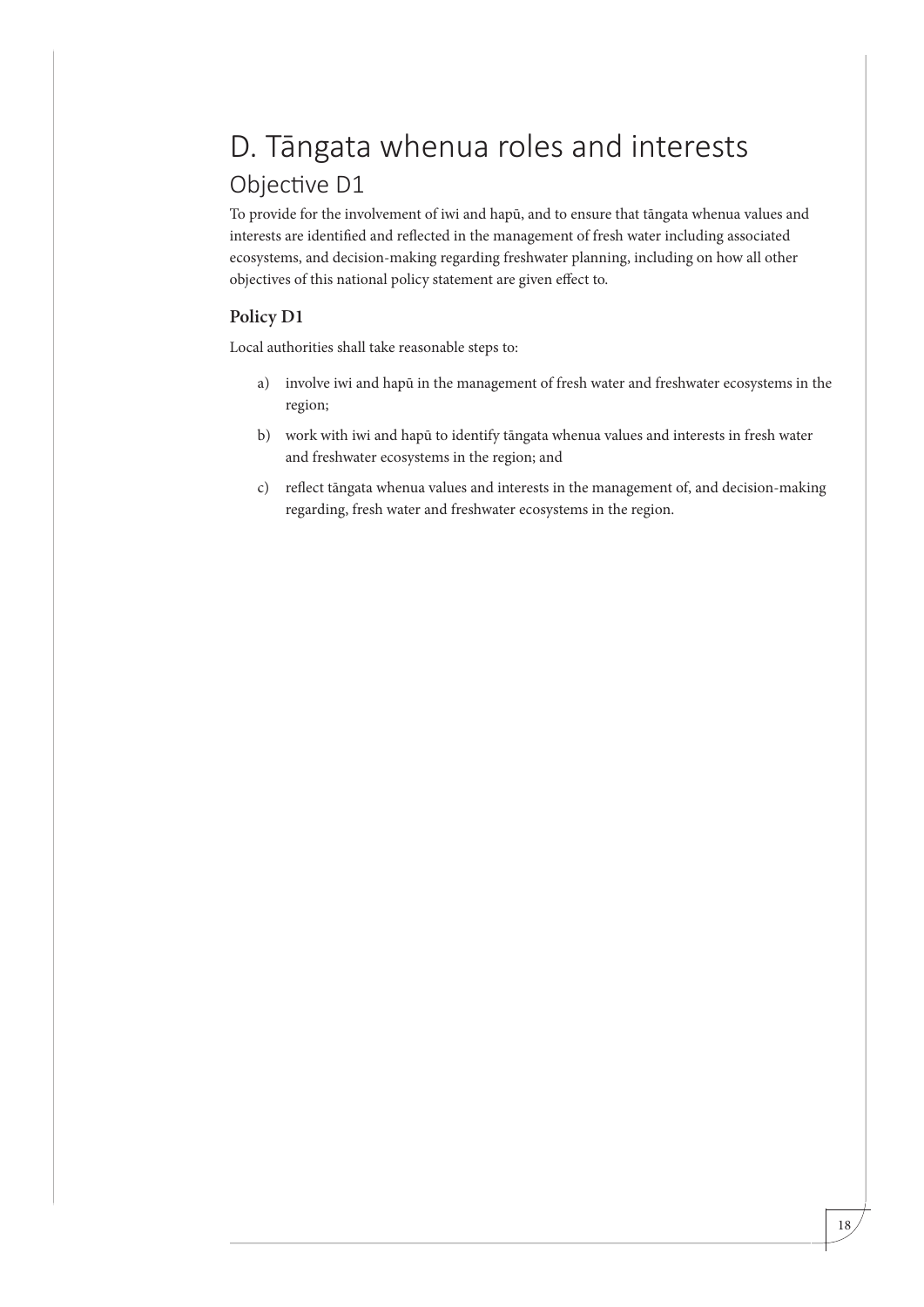## E. Progressive implementation programme

#### **Policy E1**

- a) This policy applies to the implementation by a regional council of a policy of this national policy statement.
- b) Every regional council is to implement the policy as promptly as is reasonable in the circumstances, and so it is fully completed by no later than 31 December 2025.
- ba) A regional council may extend the date in Policy E1(b) to 31 December 2030 if it considers that:
	- i. meeting that date would result in lower quality planning; or
	- ii. it would be impracticable for it to complete implementation of a policy by that date.
- c) Where a regional council is satisfied that it is impracticable for it to complete implementation of a policy fully by 31 December 2015, the council may implement it by a programme of defined time-limited stages by which it is to be fully implemented by 31 December 2025 or 31 December 2030 if Policy E1(ba) applies.
- d) Any programme of time-limited stages is to be formally adopted by the council by 31 December 2015 and publicly notified.
- e) Where a regional council has adopted a programme of staged implementation, it is to publicly report, in every year, on the extent to which the programme has been implemented.
- f) Any programme adopted under Policy E1 c) of the National Policy Statement for Freshwater Management 2011 by a regional council is to be reviewed, revised if necessary, and formally adopted by the regional council by 31 December 2015, and publically notified.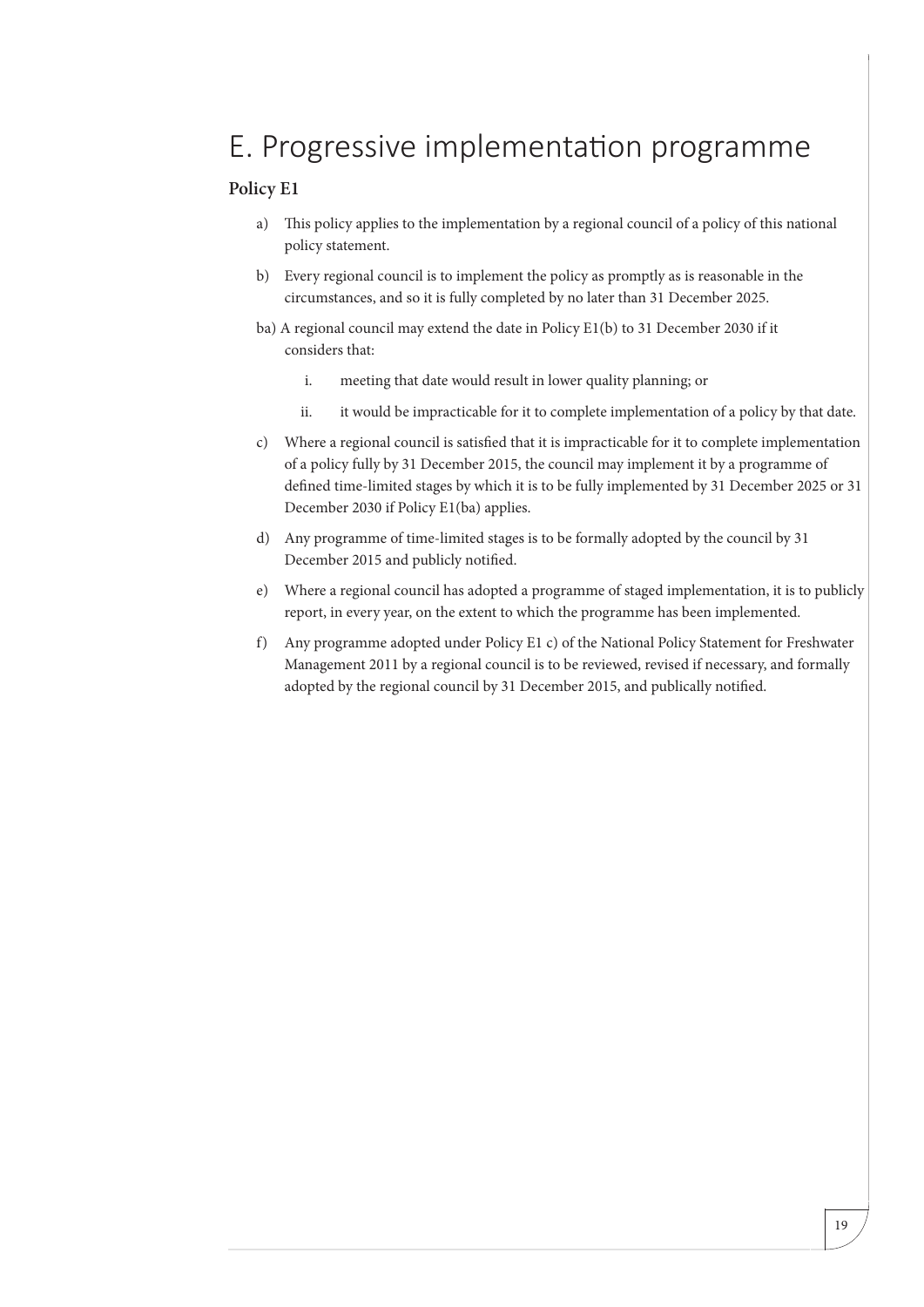## APPENDIX 1: National values and uses for fresh water

### **COMPULSORY NATIONAL VALUES**

#### **Te Hauora o te Wai / the health and mauri of water**

**Ecosystem health** – The freshwater management unit supports a healthy ecosystem appropriate to that freshwater body type (river, lake, wetland, or aquifer).

In a healthy freshwater ecosystem ecological processes are maintained, there is a range and diversity of indigenous flora and fauna, and there is resilience to change.

Matters to take into account for a healthy freshwater ecosystem include the management of adverse effects on flora and fauna of contaminants, changes in freshwater chemistry, excessive nutrients, algal blooms, high sediment levels, high temperatures, low oxygen, invasive species, and changes in flow regime. Other matters to take into account include the essential habitat needs of flora and fauna and the connections between water bodies. The health of flora and fauna may be indicated by measures of macroinvertebrates.

#### **Te Hauora o te Tangata / the health and mauri of the people**

**Human health for recreation –** As a minimum, the freshwater management unit will present no more than a moderate risk of infection to people when they are wading or boating or involved in similar activities that involve only occasional immersion in the water. Other contaminants or toxins, such as toxic algae, would not be present in such quantities that they would harm people's health.

In freshwater management units where a community values more frequent immersion in the water such as swimming, white-water rafting, or water skiing, the risk of infection will be no more than moderate. In some freshwater management units, the risk of infection to people undertaking any activity would be no greater than what would exist there under natural conditions.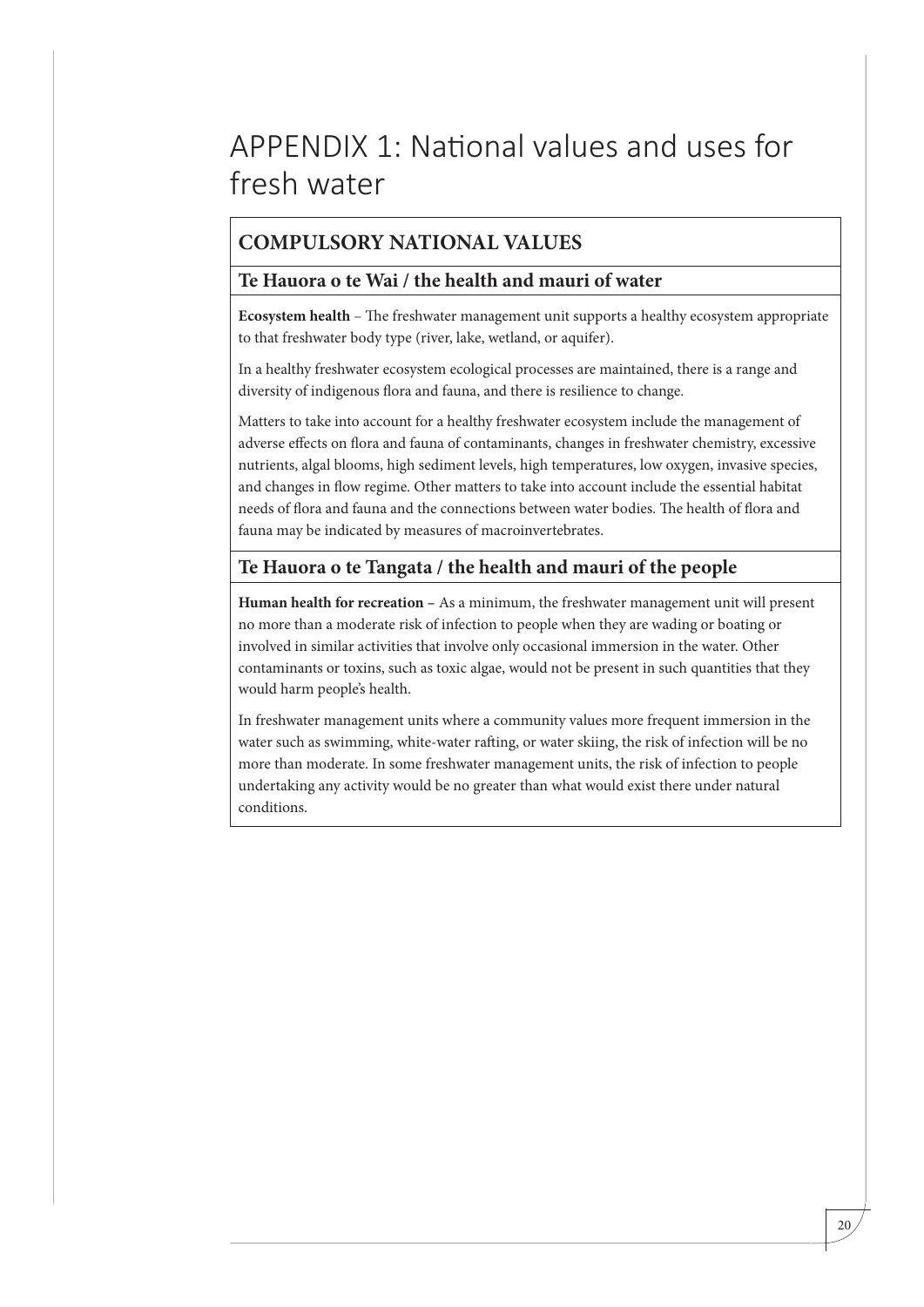#### **ADDITIONAL NATIONAL VALUES**

#### **Te Hauora o te Taiao / the health and mauri of the environment**

**Natural form and character** – Where people value particular natural qualities of the freshwater management unit.

Matters contributing to the natural form and character of a freshwater management unit are its visual and physical characteristics that are valued by the community, including its flow regime, colour, clarity, morphology or location. They may be freshwater management units with exceptional, natural, and iconic aesthetic features.

#### **Mahinga kai / food gathering, places of food**

**Mahinga kai** – Kai are safe to harvest and eat.

Mahinga kai generally refers to indigenous freshwater species that have traditionally been used as food, tools, or other resources. Mahinga kai provide food for the people of the rohe and these sites give an indication of the overall health of the catchment.

For this value, kai would be safe to harvest and eat and knowledge transfer is present (intergenerational harvest). In freshwater management units that are highly valued for providing mahinga kai, the desired species are plentiful enough for long-term harvest and the range of desired species is present across all life stages.

**Mahinga kai** – Kei te ora te mauri (the mauri of the place is intact).

For this value, freshwater resources would be available and able to be used for customary use at some places (but not everywhere). In freshwater management units that are highly valued for providing mahinga kai, resources would be available for use, customary practices able to be exercised to the extent desired, and tikanga and preferred methods are able to be practised.

**Fishing** – The freshwater management unit supports fisheries of species allowed to be caught and eaten.

For freshwater management units valued for fishing, the numbers of fish would be sufficient and suitable for human consumption. In some areas, fish abundance and diversity would provide a range in species and size of fish, and algal growth, water clarity and safety would be satisfactory for fishers. Attributes will need to be specific to fish species such as salmon, trout, eels, lamprey, or whitebait.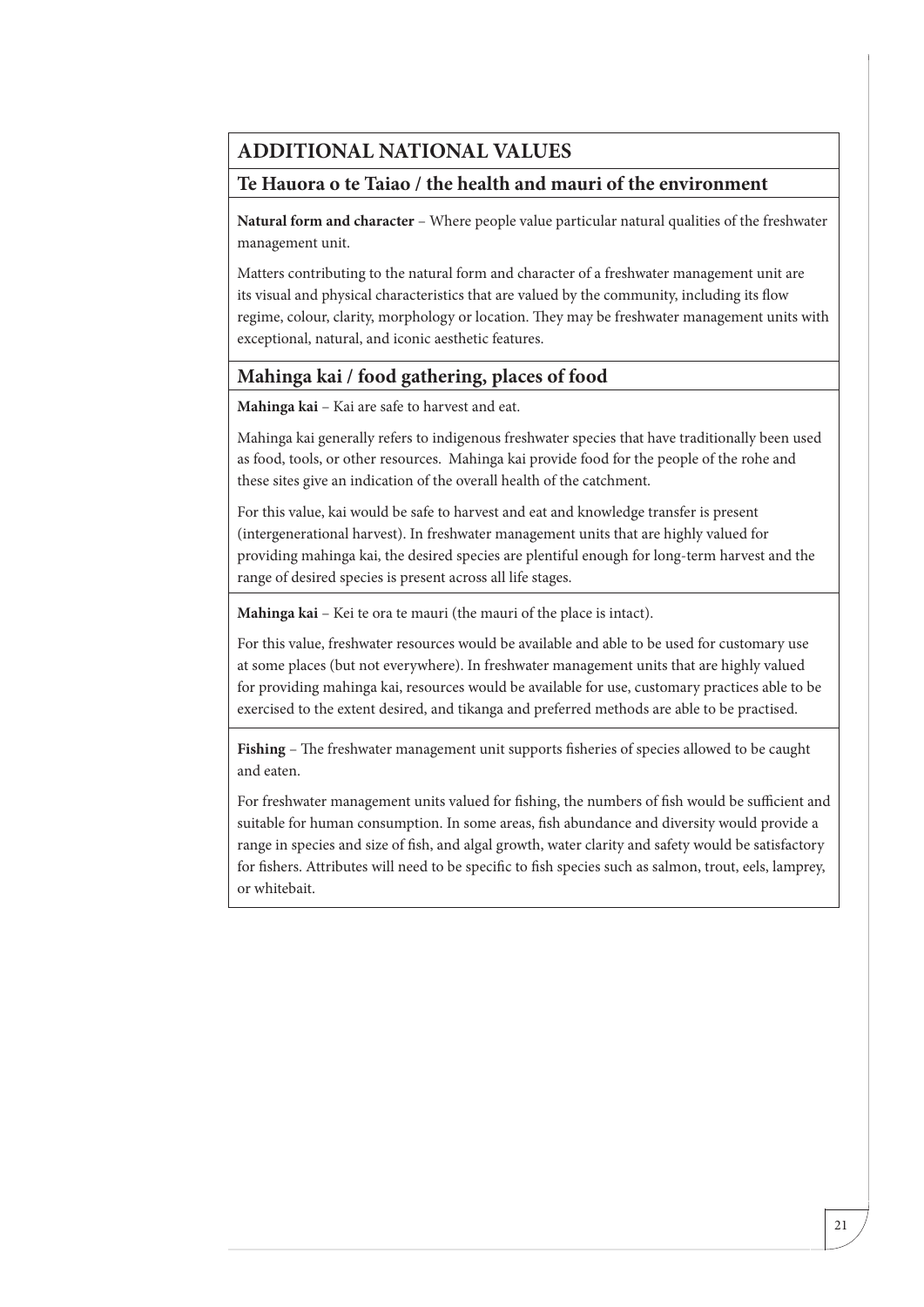#### **Mahi māra / cultivation**

**Irrigation and food production** – The freshwater management unit meets irrigation needs for any purpose.

Water quality and quantity would be suitable for irrigation needs, including supporting the cultivation of food crops, the production of food from domesticated animals, non-food crops such as fibre and timber, pasture, sports fields and recreational areas. Attributes will need to be specific to irrigation and food production requirements.

**Animal drinking water** – The freshwater management unit meets the needs of stock.

Water quality and quantity would meet the needs of stock, including whether it is palatable and safe.

#### **Wai Tapu / Sacred Waters**

**Wai tapu** – Wai tapu represent the places where rituals and ceremonies are performed.

Rituals and ceremonies include, but are not limited to, tohi (baptism), karakia (prayer), waerea (protective incantation), whakatapu (placing of raahui), whakanoa (removal of raahui), and tuku iho (gifting of knowledge and resources for future generations).

In providing for this value, the wai tapu would be free from human and animal waste, contaminants and excess sediment, with valued features and unique properties of the wai protected to some extent. Other matters that may be important are that identified catchments have integrity (there is no artificial mixing of the wai tapu) and identified taonga in the wai are protected.

#### **Wai Māori / municipal and domestic water supply**

**Water supply** – The freshwater management unit can meet people's potable water needs.

Water quality and quantity would enable domestic water supply to be safe for drinking with, or in some areas without, treatment.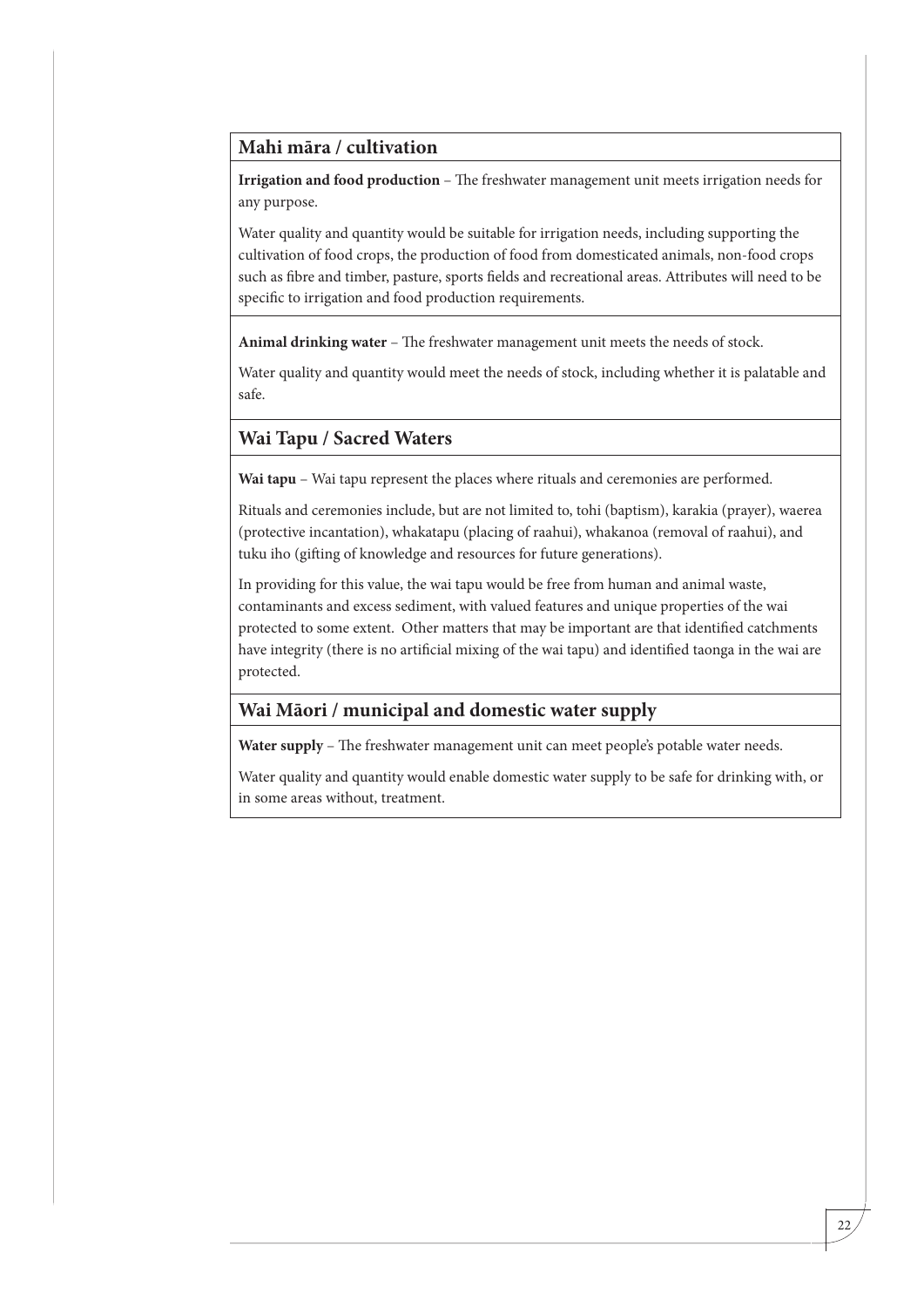#### **Āu Putea / economic or commercial development**

**Commercial and industrial use** – The freshwater management unit provides economic opportunities to people, businesses and industries.

Water quality and quantity can provide for commercial and industrial activities. Attributes will need to be specific to commercial or industrial requirements.

**Hydro-electric power generation** – The freshwater management unit is suitable for hydro electric power generation.

Water quality and quantity and the physical qualities of the freshwater management unit, including hydraulic gradient and flow rate, can provide for hydro-electric power generation.

#### **He ara haere / navigation**

**Transport and tauranga waka** – The freshwater management unit is navigable for identified means of transport.

Transport and tauranga waka generally refers to places to launch waka and water craft, and appropriate places for waka to land (tauranga waka).

Water quality and quantity in the freshwater management unit would provide for navigation. The freshwater management unit may also connect places and people including for traditional trails and rites of passage, and allow the use of various craft.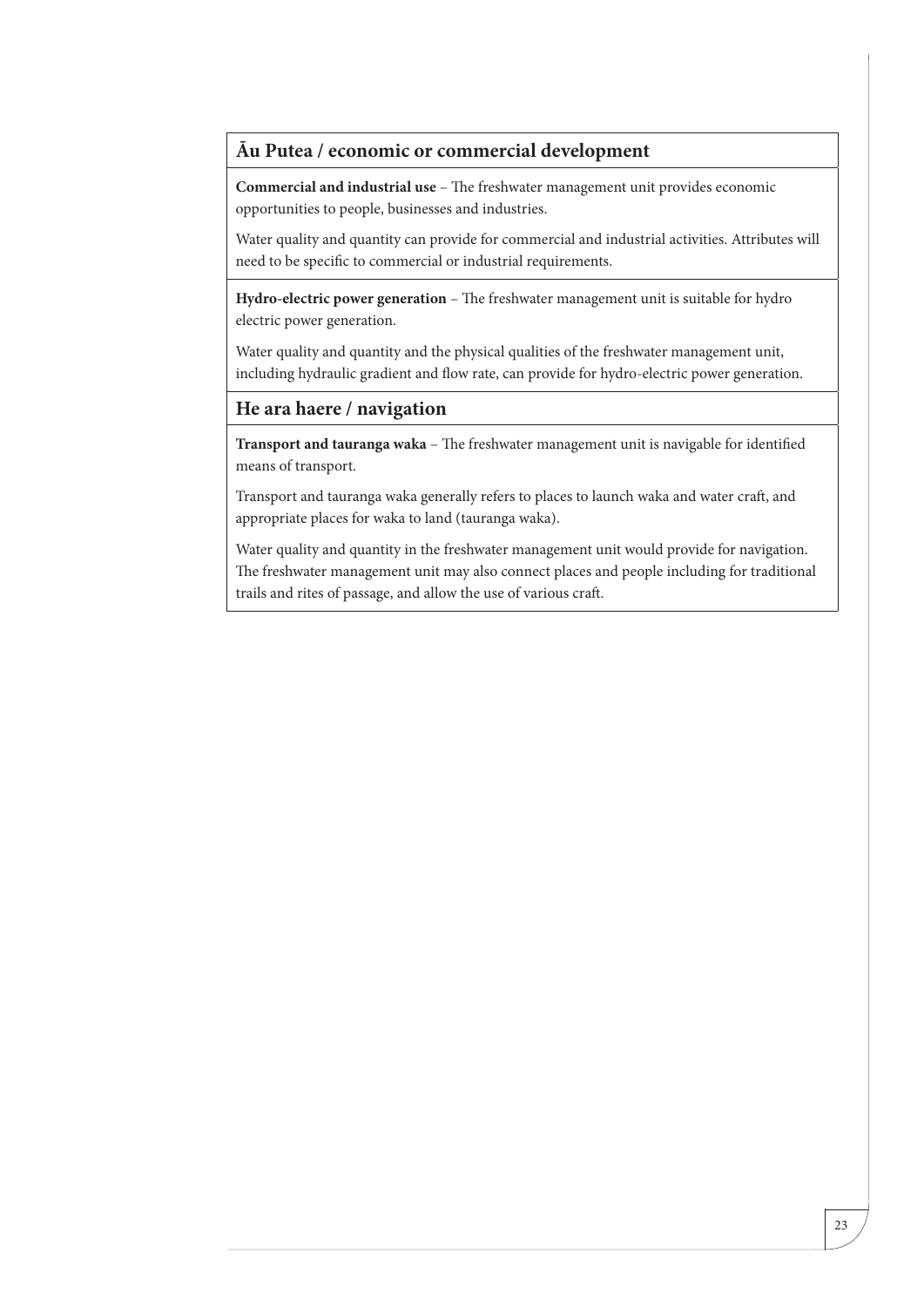# APPENDIX 2: Attribute tables

| Value                          | Ecosystem health               |                                                              |                                                                                                                                                                                                                                                                                           |
|--------------------------------|--------------------------------|--------------------------------------------------------------|-------------------------------------------------------------------------------------------------------------------------------------------------------------------------------------------------------------------------------------------------------------------------------------------|
| Freshwater Body<br>Type        | Lakes                          |                                                              |                                                                                                                                                                                                                                                                                           |
| Attribute                      |                                | Phytoplankton (Trophic state)                                |                                                                                                                                                                                                                                                                                           |
| <b>Attribute Unit</b>          |                                | mg/m <sup>3</sup> (milligrams chlorophyll-a per cubic metre) |                                                                                                                                                                                                                                                                                           |
| <b>Attribute State</b>         | <b>Numeric Attribute State</b> |                                                              | <b>Narrative Attribute State</b>                                                                                                                                                                                                                                                          |
|                                | Annual<br>Median               | Annual Maximum                                               |                                                                                                                                                                                                                                                                                           |
| A                              | $\leq$ 2                       | $\leq 10$                                                    | Lake ecological communities are<br>healthy and resilient, similar to<br>natural reference conditions.                                                                                                                                                                                     |
| B                              | $>2$ and $\leq 5$              | $>10$ and $\leq 25$                                          | Lake ecological communities are<br>slightly impacted by additional<br>algal and plant growth arising from<br>nutrients levels that are elevated<br>above natural reference conditions.                                                                                                    |
| $\mathcal{C}$                  | $>5$ and $\leq 12$             | $>25$ and $\leq 60$                                          | Lake ecological communities are<br>moderately impacted by additional                                                                                                                                                                                                                      |
| <b>National Bottom</b><br>Line | 12                             | 60                                                           | algal and plant growth arising from<br>nutrients levels that are elevated well<br>above natural reference conditions.                                                                                                                                                                     |
| D                              | >12                            | $>60$                                                        | Lake ecological communities<br>have undergone or are at high risk<br>of a regime shift to a persistent,<br>degraded state, due to impacts<br>of elevated nutrients leading to<br>excessive algal and/or plant growth,<br>as well as from losing oxygen in<br>bottom waters of deep lakes. |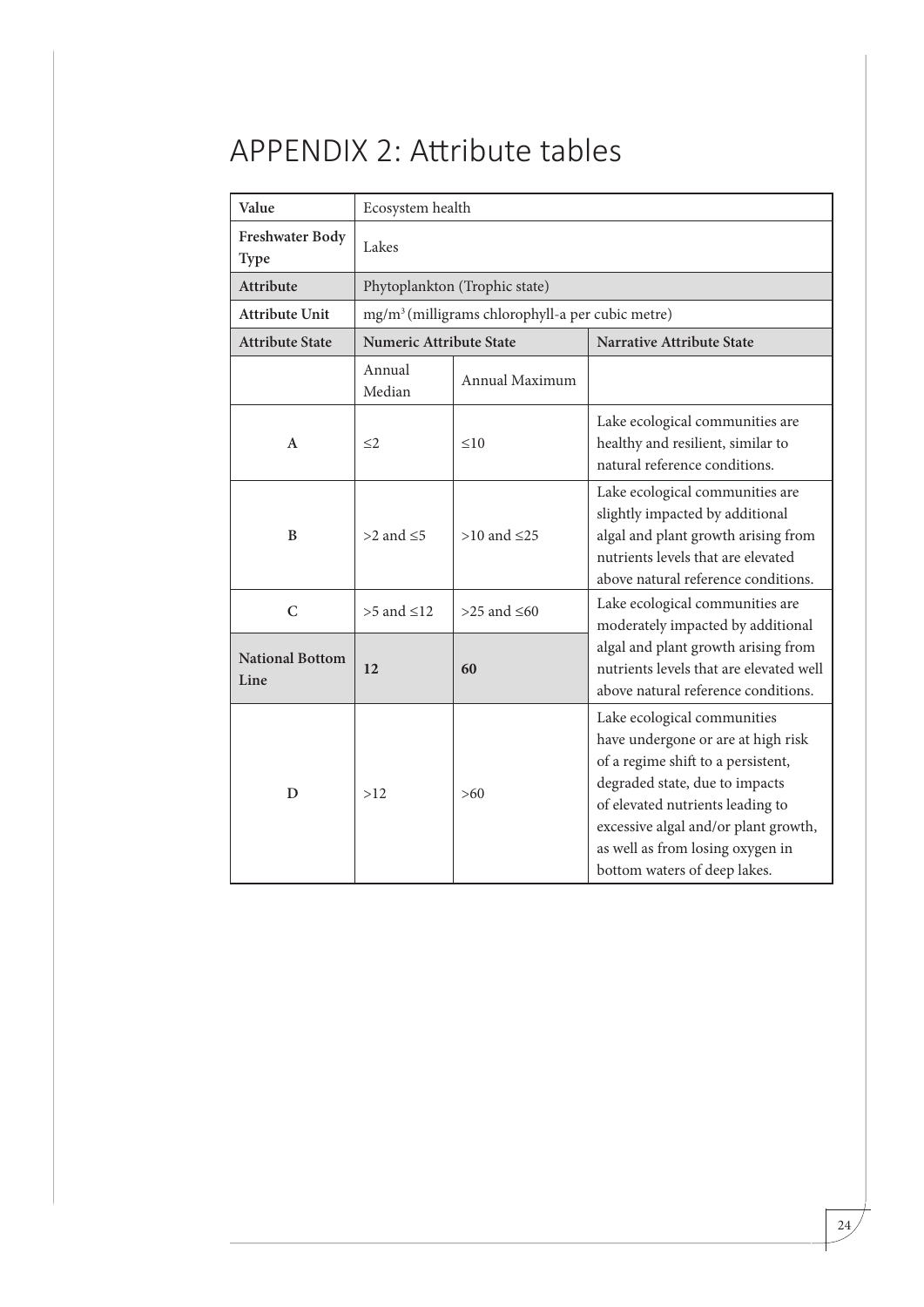| Value                          | Ecosystem health                               |                       |                                                                                                                                                                                                                                                                                              |
|--------------------------------|------------------------------------------------|-----------------------|----------------------------------------------------------------------------------------------------------------------------------------------------------------------------------------------------------------------------------------------------------------------------------------------|
| Freshwater Body<br><b>Type</b> | Lakes                                          |                       |                                                                                                                                                                                                                                                                                              |
| Attribute                      | Total Nitrogen (Trophic state)                 |                       |                                                                                                                                                                                                                                                                                              |
| <b>Attribute Unit</b>          | mg/m <sup>3</sup> (milligrams per cubic metre) |                       |                                                                                                                                                                                                                                                                                              |
| <b>Attribute State</b>         | <b>Numeric Attribute State</b>                 |                       | <b>Narrative Attribute State</b>                                                                                                                                                                                                                                                             |
|                                | Annual Median                                  | Annual Median         |                                                                                                                                                                                                                                                                                              |
|                                | Seasonally<br>Stratified and<br>Brackish*      | Polymictic            |                                                                                                                                                                                                                                                                                              |
| A                              | $\leq 160$                                     | $\leq 300$            | Lake ecological communities<br>are healthy and resilient,<br>similar to natural reference<br>conditions.                                                                                                                                                                                     |
| B                              | >160 and ≤350                                  | $>300$ and $\leq 500$ | Lake ecological communities<br>are slightly impacted by<br>additional algal and plant<br>growth arising from nutrients<br>levels that are elevated above<br>natural reference conditions.                                                                                                    |
| C                              | >350 and $\leq$ 750                            | >500 and $\leq$ 800   | Lake ecological communities<br>are moderately impacted by<br>additional algal and plant<br>growth arising from nutrients                                                                                                                                                                     |
| <b>National Bottom</b><br>Line | 750                                            | 800                   | levels that are elevated well<br>above natural reference<br>conditions                                                                                                                                                                                                                       |
| D                              | >750                                           | > 800                 | Lake ecological communities<br>have undergone or are at<br>high risk of a regime shift to<br>a persistent, degraded state,<br>due to impacts of elevated<br>nutrients leading to excessive<br>algal and/or plant growth, as<br>well as from losing oxygen in<br>bottom waters of deep lakes. |

\* Intermittently closing and opening lagoons (ICOLs) are not included in brackish lakes.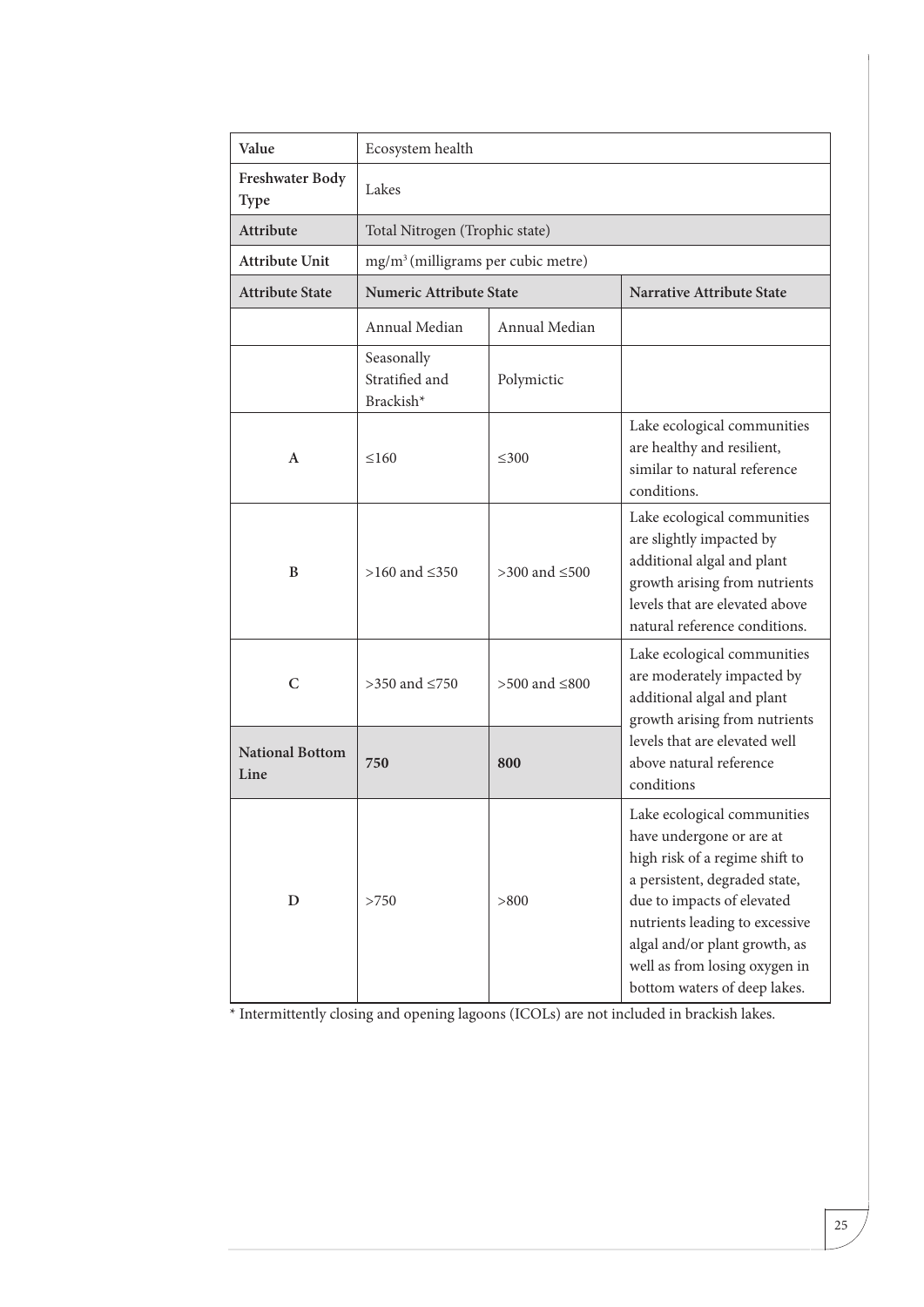| Value                          | Ecosystem health                                                             |                                                                                                                                                                                                                                                                                  |  |
|--------------------------------|------------------------------------------------------------------------------|----------------------------------------------------------------------------------------------------------------------------------------------------------------------------------------------------------------------------------------------------------------------------------|--|
| Freshwater Body<br>Type        | Lakes                                                                        |                                                                                                                                                                                                                                                                                  |  |
| Attribute                      | Total Phosphorus (Trophic state)                                             |                                                                                                                                                                                                                                                                                  |  |
| <b>Attribute Unit</b>          | mg/m <sup>3</sup> (milligrams per cubic metre)                               |                                                                                                                                                                                                                                                                                  |  |
| <b>Attribute State</b>         | <b>Numeric Attribute</b><br><b>Narrative Attribute State</b><br><b>State</b> |                                                                                                                                                                                                                                                                                  |  |
|                                | <b>Annual Median</b>                                                         |                                                                                                                                                                                                                                                                                  |  |
| A                              | $\leq 10$                                                                    | Lake ecological communities are healthy and<br>resilient, similar to natural reference conditions.                                                                                                                                                                               |  |
| B                              | $>10$ and $\leq 20$                                                          | Lake ecological communities are slightly impacted<br>by additional algal and plant growth arising from<br>nutrients levels that are elevated above natural<br>reference conditions.                                                                                              |  |
| C                              | $>20$ and $< 50$                                                             | Lake ecological communities are moderately<br>impacted by additional algal and plant growth arising<br>from nutrients levels that are elevated well above<br>natural reference conditions.                                                                                       |  |
| <b>National Bottom</b><br>Line | 50                                                                           |                                                                                                                                                                                                                                                                                  |  |
| D                              | >50                                                                          | Lake ecological communities have undergone or are<br>at high risk of a regime shift to a persistent, degraded<br>state, due to impacts of elevated nutrients leading to<br>excessive algal and/or plant growth, as well as from<br>losing oxygen in bottom waters of deep lakes. |  |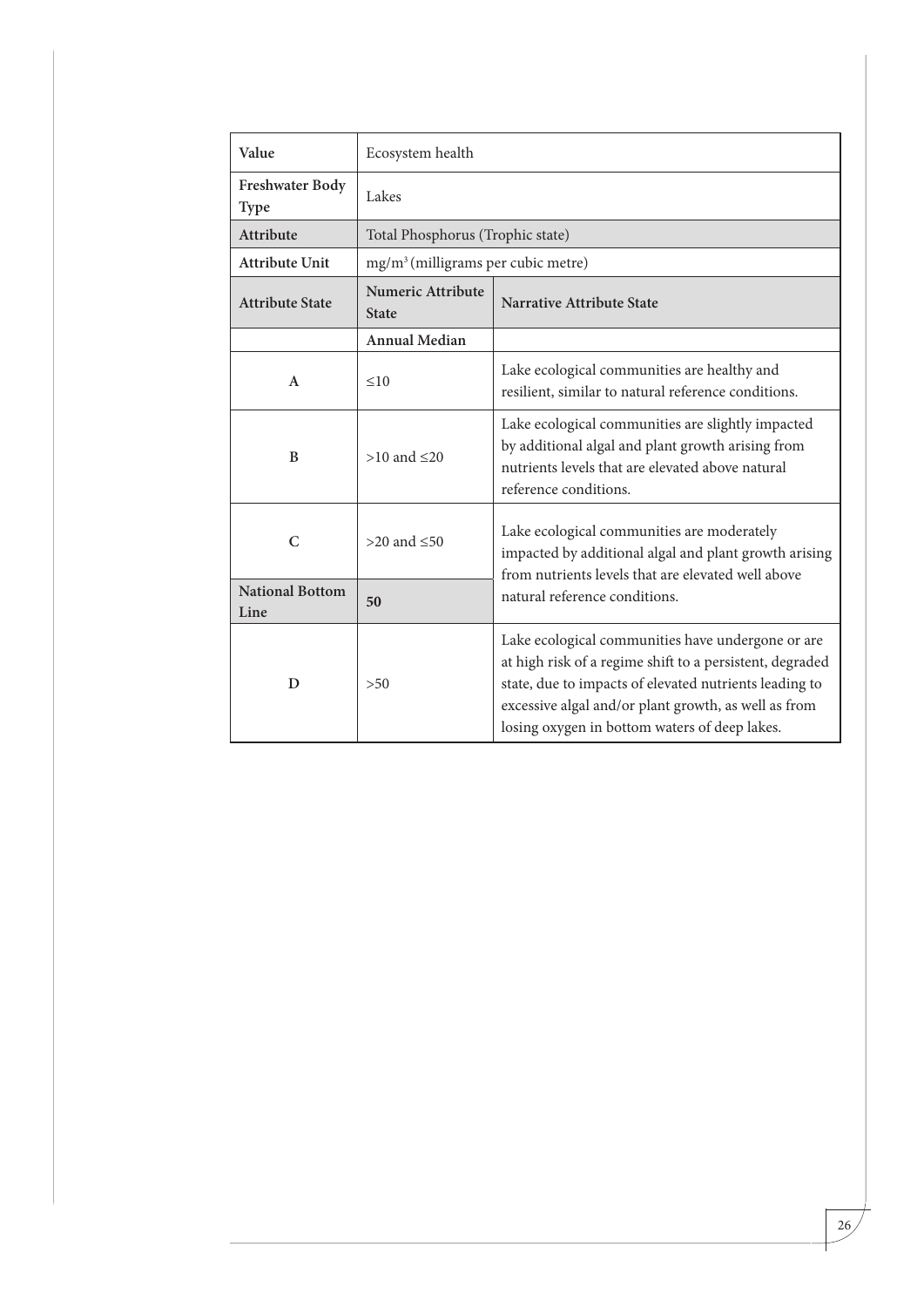| Value                                 | Ecosystem health                                                    |                                                                        |                                                                                                                                                                       |
|---------------------------------------|---------------------------------------------------------------------|------------------------------------------------------------------------|-----------------------------------------------------------------------------------------------------------------------------------------------------------------------|
| Freshwater<br><b>Body Type</b>        | <b>Rivers</b>                                                       |                                                                        |                                                                                                                                                                       |
| <b>Attribute</b>                      | Periphyton (Trophic state)                                          |                                                                        |                                                                                                                                                                       |
| <b>Attribute Unit</b>                 | mg chl-a/m <sup>2</sup> (milligrams chlorophyll-a per square metre) |                                                                        |                                                                                                                                                                       |
| <b>Attribute State</b>                | <b>Numeric Attribute</b><br><b>State (Default</b><br>Class)         | Numeric<br><b>Attribute State</b><br>(Productive<br>Class <sup>1</sup> | <b>Narrative Attribute State</b>                                                                                                                                      |
|                                       | <b>Exceeded no more</b><br>than 8% of samples <sup>2</sup>          | <b>Exceeded no</b><br>more than 17%<br>of samples <sup>2</sup>         |                                                                                                                                                                       |
| $\mathbf{A}$                          | $\leq 50$                                                           | $\leq 50$                                                              | Rare blooms reflecting negligible<br>nutrient enrichment and/or<br>alteration of the natural flow<br>regime or habitat.                                               |
| B                                     | $>50$ and $\leq 120$                                                | $>50$ and $\leq 120$                                                   | Occasional blooms reflecting<br>low nutrient enrichment and/<br>or alteration of the natural flow<br>regime or habitat.                                               |
| $\overline{C}$                        | $>120$ and $\leq 200$                                               | $>120$ and $\leq 200$                                                  | Periodic short-duration nuisance<br>blooms reflecting moderate<br>nutrient enrichment and/or                                                                          |
| <b>National</b><br><b>Bottom Line</b> | 200                                                                 | 200                                                                    | alteration of the natural flow<br>regime or habitat.                                                                                                                  |
| D                                     | >200                                                                | >200                                                                   | Regular and/or extended-duration<br>nuisance blooms reflecting high<br>nutrient enrichment and/or<br>significant alteration of the natural<br>flow regime or habitat. |

1. Classes are streams and rivers defined according to types in the River Environment Classification (REC). The Productive periphyton class is defined by the combination of REC "Dry" Climate categories (i.e. Warm-Dry (WD) and Cool-Dry (CD)) and REC Geology categories that have naturally high levels of nutrient enrichment due to their catchment geology (i.e. Soft-Sedimentary (SS), Volcanic Acidic (VA) and Volcanic Basic (VB)). Therefore the productive category is defined by the following REC defined types: WD/SS, WD/VB, WD/VA, CD/SS, CD/VB, CD/VA. The Default class includes all REC types not in the Productive class.

2. Based on a monthly monitoring regime. The minimum record length for grading a site based on periphyton (chl-a) is 3 years.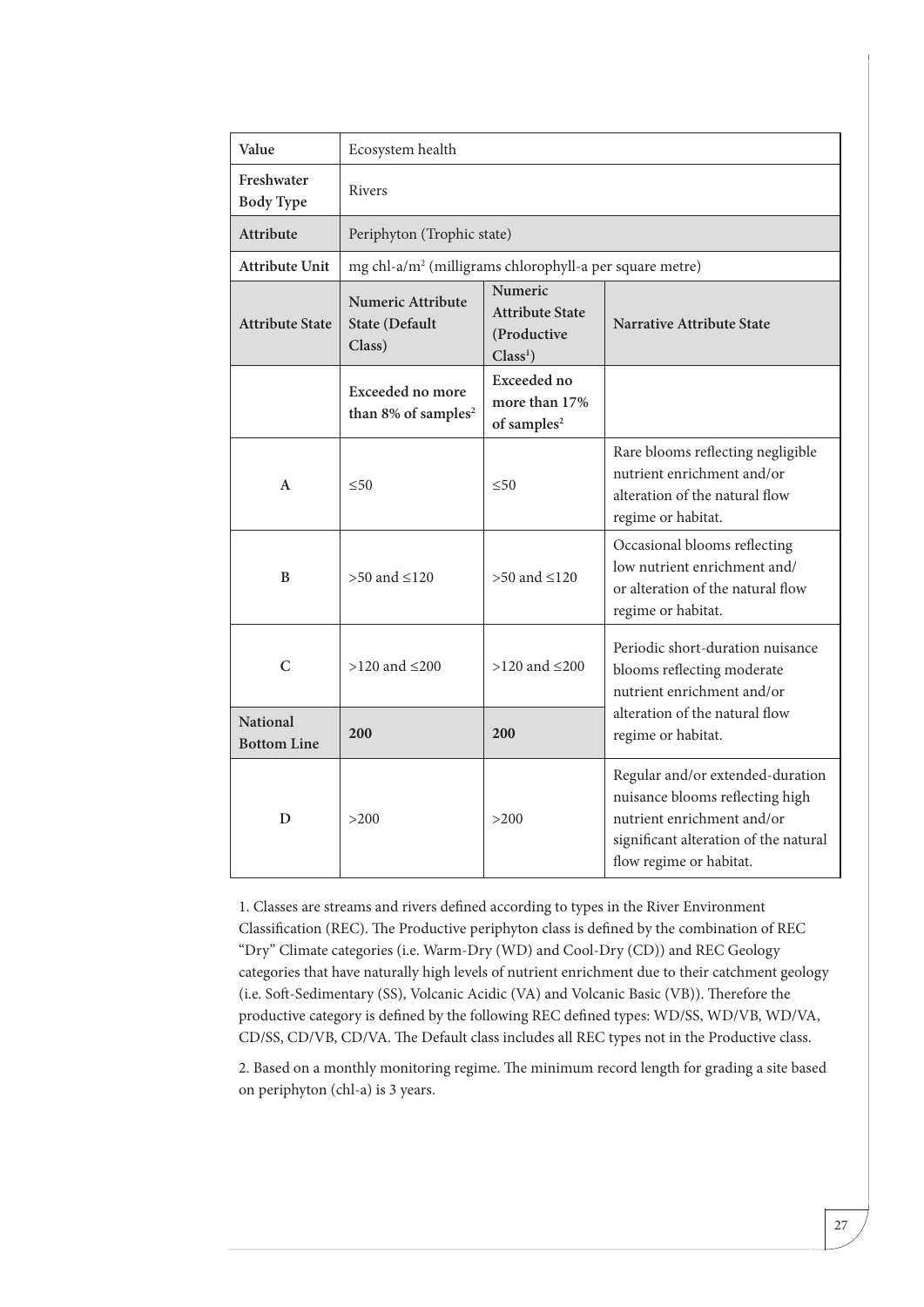| Value                          | Ecosystem health               |                                       |                                                                                                                                                                           |  |
|--------------------------------|--------------------------------|---------------------------------------|---------------------------------------------------------------------------------------------------------------------------------------------------------------------------|--|
| Freshwater Body<br>Type        | Rivers                         |                                       |                                                                                                                                                                           |  |
| <b>Attribute</b>               | Nitrate (Toxicity)             |                                       |                                                                                                                                                                           |  |
| <b>Attribute Unit</b>          |                                |                                       | mg NO <sub>3</sub> -N/L (milligrams nitrate-nitrogen per litre)                                                                                                           |  |
| <b>Attribute State</b>         | <b>Numeric Attribute State</b> |                                       | <b>Narrative Attribute State</b>                                                                                                                                          |  |
|                                | Annual<br>Median               | Annual 95 <sup>th</sup><br>Percentile |                                                                                                                                                                           |  |
| $\mathsf{A}$                   | $\leq 1.0$                     | $\leq 1.5$                            | High conservation value system.<br>Unlikely to be effects even on sensitive<br>species                                                                                    |  |
| B                              | $>1.0$ and $\leq 2.4$          | $>1.5$ and $\leq 3.5$                 | Some growth effect on up to 5% of<br>species.                                                                                                                             |  |
| $\mathbf C$                    | >2.4 and ≤6.9                  | $>3.5$ and $\leq 9.8$                 | Growth effects on up to 20% of species<br>(mainly sensitive species such as fish).                                                                                        |  |
| <b>National Bottom</b><br>Line | 6.9                            | 9.8                                   | No acute effects.                                                                                                                                                         |  |
| D                              | >6.9                           | >9.8                                  | Impacts on growth of multiple species,<br>and starts approaching acute impact<br>level (ie risk of death) for sensitive<br>species at higher concentrations (>20<br>mg/L) |  |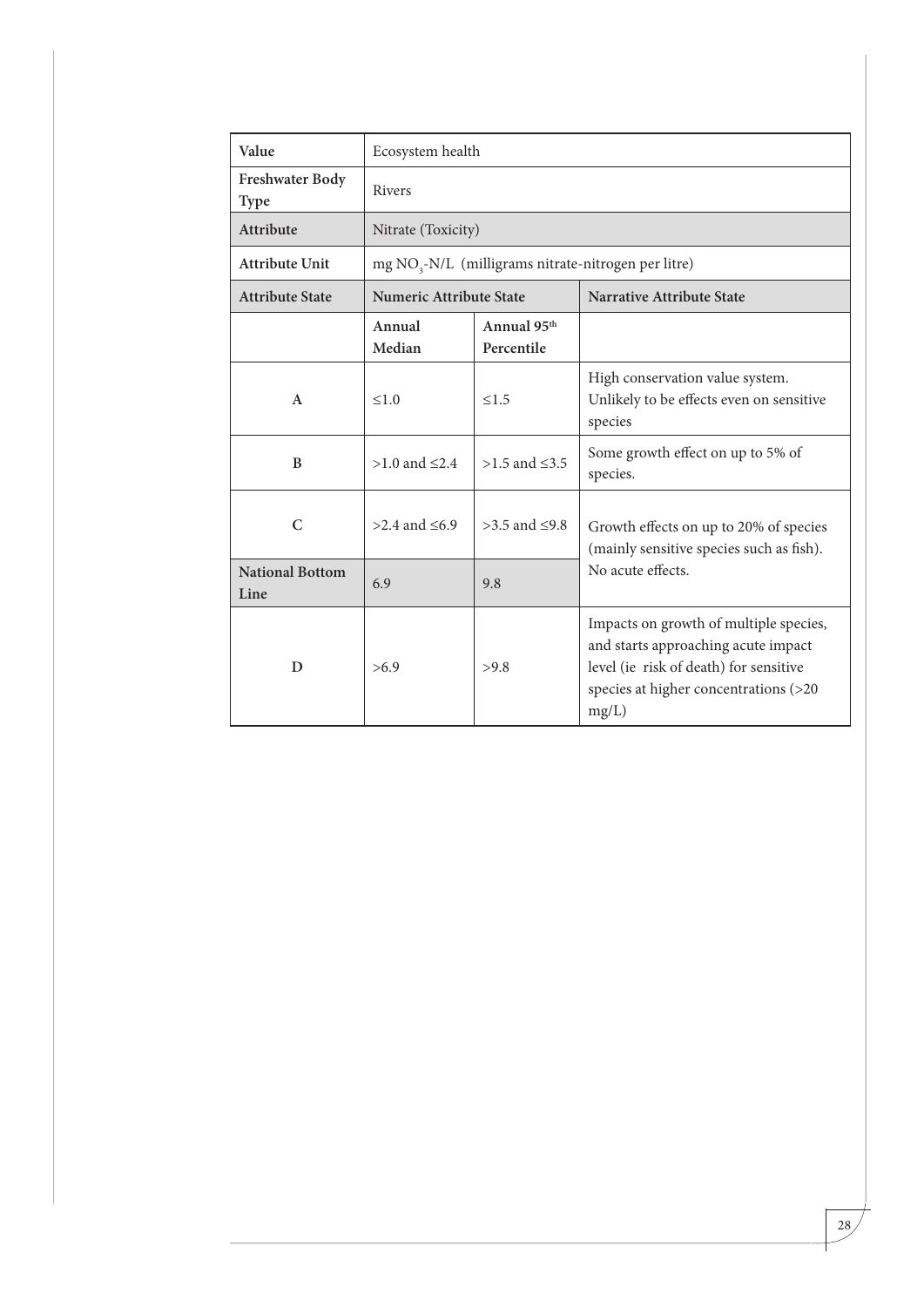| Value                                 | Ecosystem health               |                         |                                                                                                                       |
|---------------------------------------|--------------------------------|-------------------------|-----------------------------------------------------------------------------------------------------------------------|
| Freshwater<br><b>Body Type</b>        | Lakes and rivers               |                         |                                                                                                                       |
| Attribute                             | Ammonia (Toxicity)             |                         |                                                                                                                       |
| <b>Attribute Unit</b>                 |                                |                         | mg NH <sub>4</sub> -N/L (milligrams ammoniacal-nitrogen per litre)                                                    |
| <b>Attribute State</b>                | <b>Numeric Attribute State</b> |                         | <b>Narrative Attribute State</b>                                                                                      |
|                                       | Annual<br>Median*              | Annual<br>$Maximum*$    |                                                                                                                       |
| $\mathsf{A}$                          | $\leq 0.03$                    | $\leq 0.05$             | 99% species protection level: No<br>observed effect on any species tested                                             |
| B                                     | $>0.03$ and $\leq 0.24$        | $>0.05$ and $\leq 0.40$ | 95% species protection level: Starts<br>impacting occasionally on the 5% most<br>sensitive species                    |
| $\mathsf{C}$                          | $>0.24$ and $\leq 1.30$        | $>0.40$ and $\leq 2.20$ | 80% species protection level: Starts<br>impacting regularly on the 20% most<br>sensitive species (reduced survival of |
| <b>National</b><br><b>Bottom Line</b> | 1.30                           | 2.20                    | most sensitive species)                                                                                               |
| D                                     | >1.30                          | >2.20                   | Starts approaching acute impact level<br>(ie risk of death) for sensitive species                                     |

 $^{\star}$  Based on pH 8 and temperature of 20°C.

Compliance with the numeric attribute states should be undertaken after pH adjustment.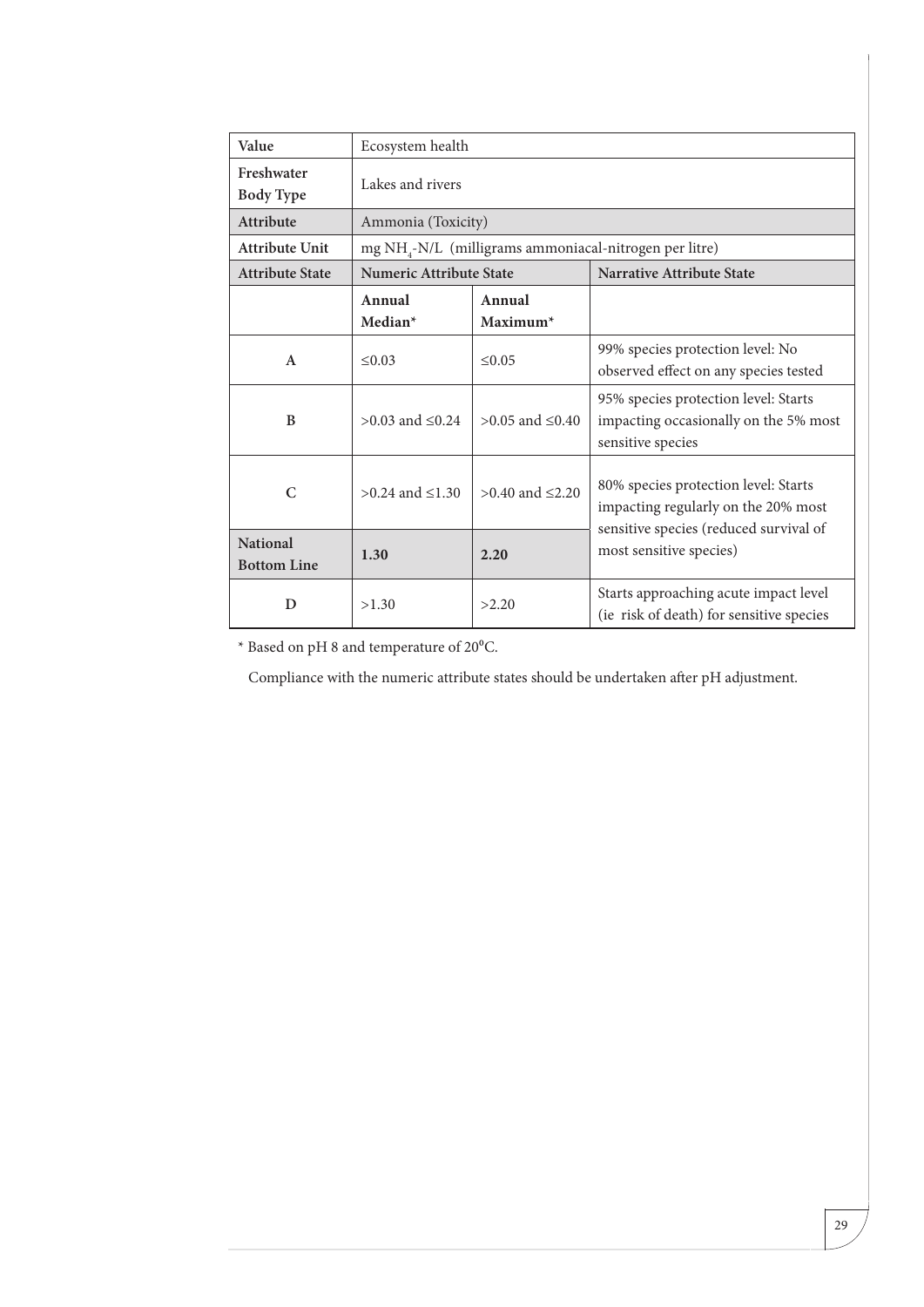| Value                                 | Ecosystem health                                                                   |                                                                               |                                                                                                                                                                                                                               |  |
|---------------------------------------|------------------------------------------------------------------------------------|-------------------------------------------------------------------------------|-------------------------------------------------------------------------------------------------------------------------------------------------------------------------------------------------------------------------------|--|
| Freshwater<br><b>Body Type</b>        | Rivers (below point sources)                                                       |                                                                               |                                                                                                                                                                                                                               |  |
| <b>Attribute</b>                      | Dissolved Oxygen                                                                   |                                                                               |                                                                                                                                                                                                                               |  |
| <b>Attribute Unit</b>                 | mg/L (milligrams per litre)                                                        |                                                                               |                                                                                                                                                                                                                               |  |
| <b>Attribute State</b>                | <b>Numeric Attribute State</b>                                                     |                                                                               | <b>Narrative Attribute State</b>                                                                                                                                                                                              |  |
|                                       | 7-day mean<br>minimum <sup>1</sup> (Summer<br>Period: 1 November<br>to 30th April) | 1-day minimum <sup>2</sup><br>(Summer Period:<br>1 November to<br>30th April) |                                                                                                                                                                                                                               |  |
| A                                     | $\geq 8.0$                                                                         | $\geq 7.5$                                                                    | No stress caused by low dissolved<br>oxygen on any aquatic organisms<br>that are present at matched<br>reference (near-pristine) sites.                                                                                       |  |
| B                                     | $≥7.0$ and $< 8.0$                                                                 | $\geq$ 5.0 and <7.5                                                           | Occasional minor stress on<br>sensitive organisms caused<br>by short periods (a few hours<br>each day) of lower dissolved<br>oxygen. Risk of reduced<br>abundance of sensitive fish and<br>macroinvertebrate species.         |  |
| $\mathsf{C}$                          | $\geq$ 5.0 and <7.0                                                                | $\geq$ 4.0 and <5.0                                                           | Moderate stress on a number<br>of aquatic organisms caused<br>by dissolved oxygen levels<br>exceeding preference levels for<br>periods of several hours each                                                                  |  |
| <b>National</b><br><b>Bottom Line</b> | 5.0                                                                                | 4.0                                                                           | day. Risk of sensitive fish and<br>macroinvertebrate species being<br>lost.                                                                                                                                                   |  |
| D                                     | < 5.0                                                                              | <4.0                                                                          | Significant, persistent stress on<br>a range of aquatic organisms<br>caused by dissolved oxygen<br>exceeding tolerance levels.<br>Likelihood of local extinctions<br>of keystone species and loss of<br>ecological integrity. |  |

1. The mean value of 7 consecutive daily minimum values.

2. The lowest daily minimum across the whole summer period.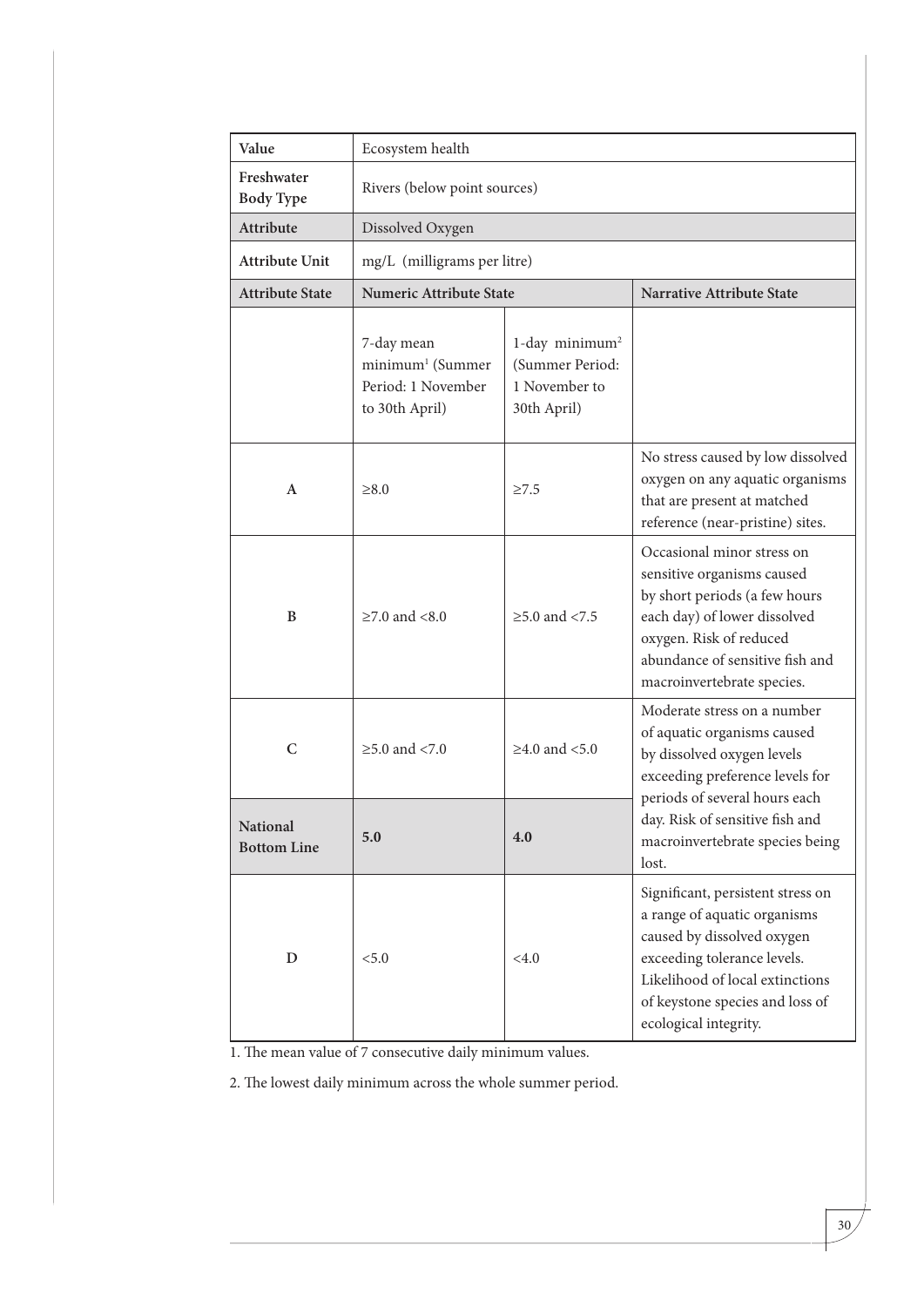| Value                                 | Human health for recreation       |                              |                                                                                                                                                                                                                                                     |
|---------------------------------------|-----------------------------------|------------------------------|-----------------------------------------------------------------------------------------------------------------------------------------------------------------------------------------------------------------------------------------------------|
| Freshwater<br><b>Body Type</b>        | Lakes and rivers                  |                              |                                                                                                                                                                                                                                                     |
| Attribute                             | $E.$ coli <sup>*</sup>            |                              |                                                                                                                                                                                                                                                     |
| <b>Attribute Unit</b>                 |                                   |                              | E. coli/100 mL (number of E. coli per hundred millilitres)                                                                                                                                                                                          |
| <b>Attribute State</b>                | Numeric<br><b>Attribute State</b> | Sampling<br><b>Statistic</b> | <b>Narrative Attribute State</b>                                                                                                                                                                                                                    |
| A                                     | $\leq$ 260                        | Annual<br>median             | People are exposed to a very low risk<br>of infection (less than 0.1% risk) from<br>contact with water during activities<br>with occasional immersion and some<br>ingestion of water (such as wading and<br>boating)                                |
|                                       |                                   | 95 <sup>th</sup> percentile  | People are exposed to a low risk<br>of infection (up to 1% risk) when<br>undertaking activities likely to involve<br>full immersion.                                                                                                                |
| B                                     |                                   | Annual<br>median             | People are exposed to a low risk of<br>infection (less than 1% risk) from<br>contact with water during activities<br>with occasional immersion and some<br>ingestion of water (such as wading and<br>boating).                                      |
|                                       | >260 and $\leq$ 540               | 95 <sup>th</sup> percentile  | People are exposed to a moderate<br>risk of infection (less than 5% risk)<br>when undertaking activities likely to<br>involve full immersion. 540 / 100ml<br>is the minimum acceptable state<br>for activities likely to involve full<br>immersion. |
| C                                     | $>540$ and $\leq 1000$            | Annual<br>median             | People are exposed to a moderate risk<br>of infection (less than 5% risk) from<br>contact with water during activities<br>with occasional immersion and some<br>ingestion of water (such as wading                                                  |
| <b>National</b><br><b>Bottom Line</b> | 1000                              | Annual<br>median             | and boating). People are exposed to a<br>high risk of infection (greater than 5%<br>risk) from contact with water during<br>activities likely to involve immersion.                                                                                 |
| D                                     | >1000                             | Annual<br>median             | People are exposed to a high risk of<br>infection (greater than 5% risk) from<br>contact with water during activities<br>with occasional immersion and some<br>ingestion of water (such as wading and<br>boating).                                  |

\*Escherichia coli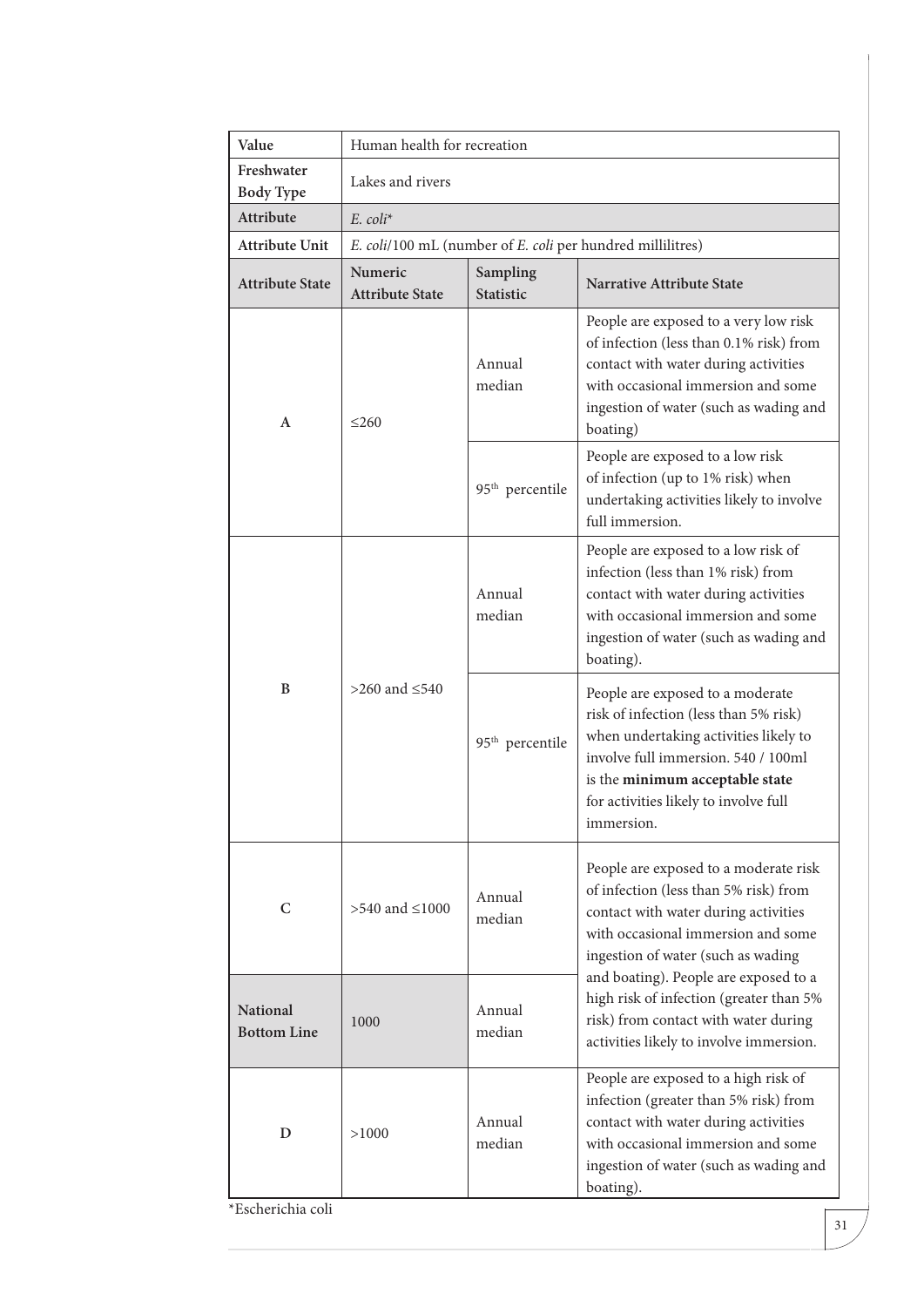| Value                                                                                                                                                                                             | Human health for recreation                                                                                                                                |                                                                                                                                                                 |  |
|---------------------------------------------------------------------------------------------------------------------------------------------------------------------------------------------------|------------------------------------------------------------------------------------------------------------------------------------------------------------|-----------------------------------------------------------------------------------------------------------------------------------------------------------------|--|
| Freshwater Body<br><b>Type</b>                                                                                                                                                                    | Lakes and lake fed rivers                                                                                                                                  |                                                                                                                                                                 |  |
| Attribute                                                                                                                                                                                         | Cyanobacteria - Planktonic                                                                                                                                 |                                                                                                                                                                 |  |
| <b>Attribute Unit</b>                                                                                                                                                                             | Biovolume - mm <sup>3</sup> /L (cubic millimetres per litre) OR Cell Count - cells/<br>mL (cells per millilitre)                                           |                                                                                                                                                                 |  |
| <b>Attribute State</b>                                                                                                                                                                            | <b>Numeric Attribute State</b>                                                                                                                             | Narrative Attribute State                                                                                                                                       |  |
|                                                                                                                                                                                                   | 80 <sup>th</sup> percentile*                                                                                                                               |                                                                                                                                                                 |  |
| A                                                                                                                                                                                                 | $\leq$ 0.5 mm <sup>3</sup> /L biovolume equivalent<br>for the combined total of all<br>cyanobacteria OR<br>$\leq$ 500 cells/mL of total<br>cyanobacteria   | Risk exposure from cyanobacteria<br>is no different to that in natural<br>conditions (from any contact with<br>fresh water).                                    |  |
| B                                                                                                                                                                                                 | N/A                                                                                                                                                        |                                                                                                                                                                 |  |
| $>0.5$ and $\leq 1.8$ mm <sup>3</sup> /L biovolume<br>equivalent of potentially toxic<br>cyanobacteria OR<br>C<br>$>0.5$ and $\leq 10$ mm <sup>3</sup> /L total<br>biovolume of all cyanobacteria |                                                                                                                                                            | Low risk of health effects from                                                                                                                                 |  |
| 1.8 mm <sup>3</sup> /L Biovolume equivalent<br>of potentially toxic cyanobacteria<br><b>National Bottom</b><br><b>OR</b><br>Line<br>10 mm <sup>3</sup> /L total biovolume of all<br>cyanobacteria |                                                                                                                                                            | exposure to cyanobacteria (from<br>any contact with fresh water).                                                                                               |  |
| D                                                                                                                                                                                                 | Biovolume equivalent of >1.8<br>mm <sup>3</sup> /L of potentially toxic<br>cyanobacteria OR >10 mm <sup>3</sup> /L total<br>biovolume of all cyanobacteria | Potential health risks (eg,<br>respiratory, irritation and allergy<br>symptoms) exist from exposure to<br>cyanobacteria (from any contact<br>with fresh water). |  |

\* The 80th percentile must be calculated using a minimum of 12 samples collected over 3 years.

30 samples collected over 3 years is recommended.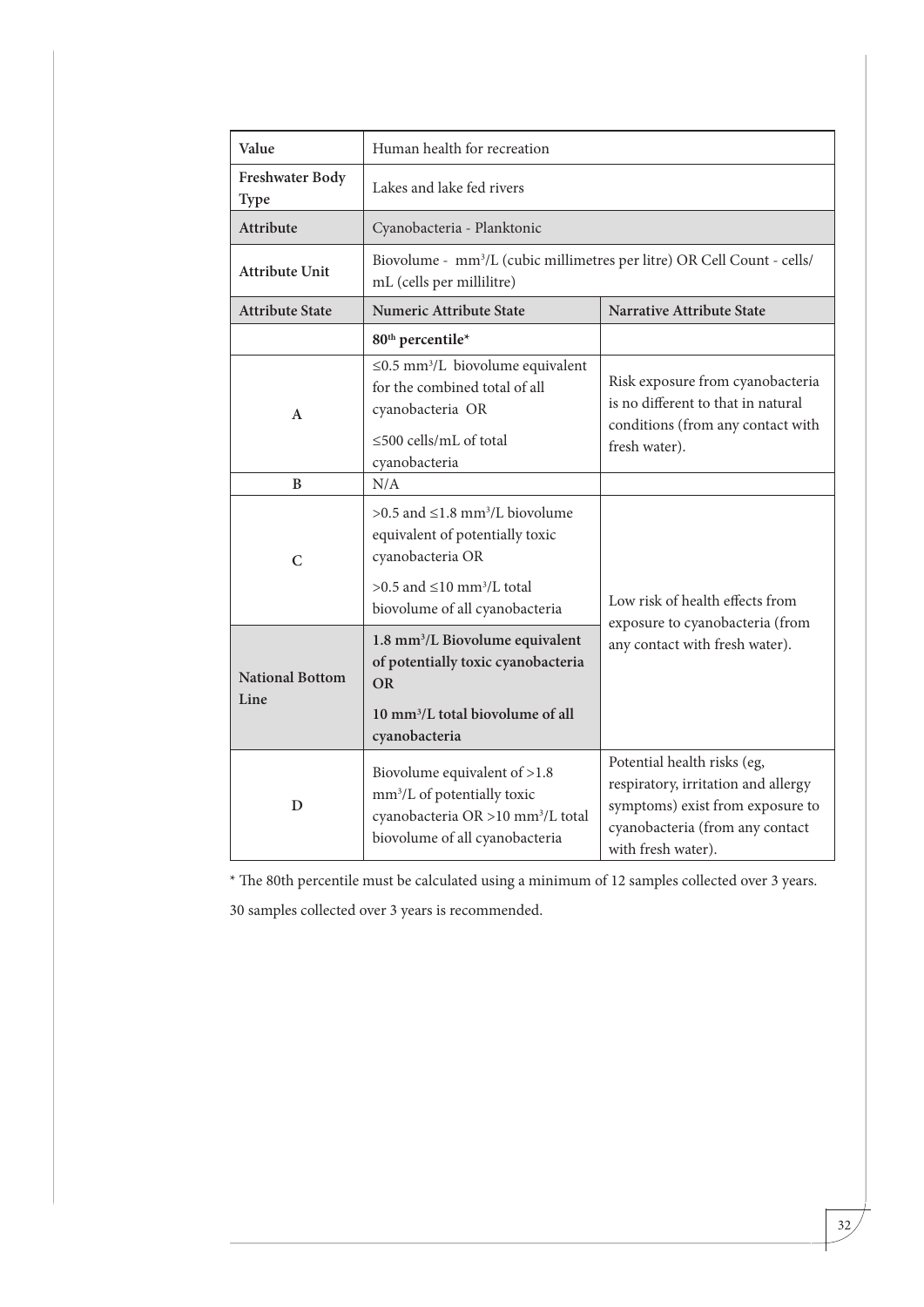APPENDIX 3: Existing infrastructure for the purposes of Policy CA3(b)

[Editor's note: This appendix is currently empty.]